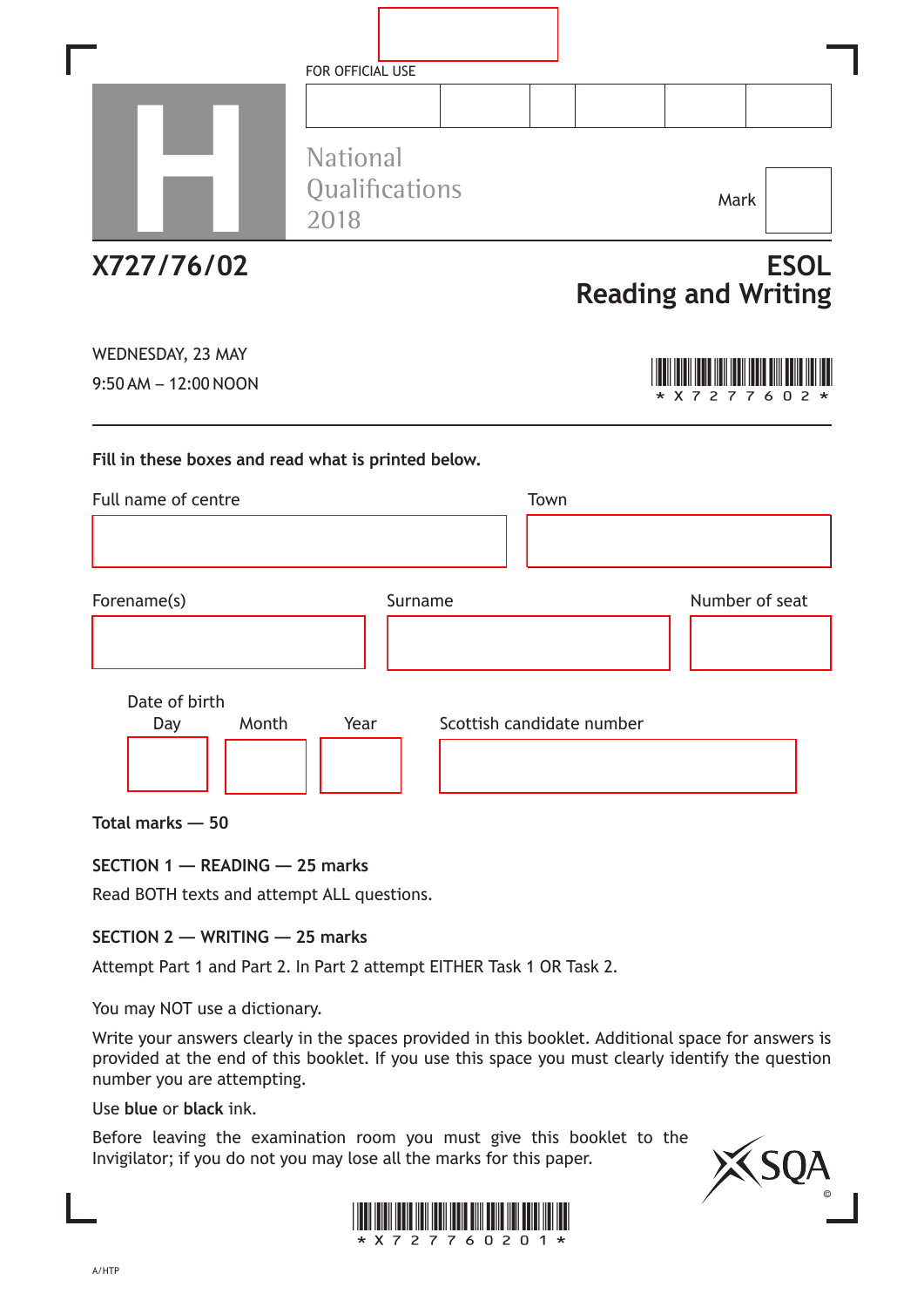# **SECTION 1 — READING — 25 marks Read BOTH texts and attempt ALL questions**

#### **Recommended time: 40 minutes**

#### **Text 1**

#### **Read the article below and attempt the questions that follow.**

*Novelist David Mark was told by a London bookstore his crime tales, set in the Northern English city of Hull, were "too Northern". Here he explains why he hopes attitudes to 2017's City of Culture are changing.*

- Hull is the only city on Earth where I have pulled my car over to take a picture of **1** a skyline so exquisite I was willing to risk death to stare at it.
- The lights of the city flickered like a dying fire behind the cables of the great **2** bridge that joins Yorkshire to Lincolnshire. The Humber estuary reflected back a fiery sun and a flock of seagulls whirled above the distant rooftops of the great Victorian buildings. The masts of the yachts that bobbed up and down in the marina disappeared into a purple sky; stirred by a breeze carrying the mixed scents of sea-spray and diesel oil.
- Hull is also the only city on Earth where I have witnessed a toddler in a pushchair **3** eating a whole roast chicken as he bounced down the cobbles of Whitefriargate as his mum swore into a mobile phone.
- A city of contrasts? Perhaps. But one thing is certain: Hull is no longer a national **4** joke. The days of being bottom of the school league tables and top of the list of terrible towns, are very much behind the city. Hull is moving forward. In 2017, it was the City of Culture. Now there are ambitious if not particularly realistic plans to host the Baftas (British Academy of Film and Television Awards) and it will also double on screen for wartime London in a new movie about World War 2.
- My first novel, *Dark Winter*, is being adapted for TV and will be filmed in the city, **5** if all goes according to plan. Hull Truck Theatre continues to stage exciting new plays and the Ferens Art Gallery houses a breathtaking collection of classic art and new talent. Down in the Old Town there are more museums than you can shake a guidebook at. You have to pass two imposing court buildings and a police station to get there, but that's Hull.
- **6** Since my first novel did rather well I've been in the fortunate position of being asked for my opinions on a lot of things. One of the questions I've been asked by everybody from Spanish bloggers to TV presenters, is "Why Hull?". The truth is, I don't know. It was an untouched canvas, I suppose. Mention Oxford, and people think of the TV series *Inspector Morse*, glorious architecture and perfect lawns. London has so many detectives it's amazing they're not chasing one another across the Millennium Bridge, which directors can't seem to get enough of.

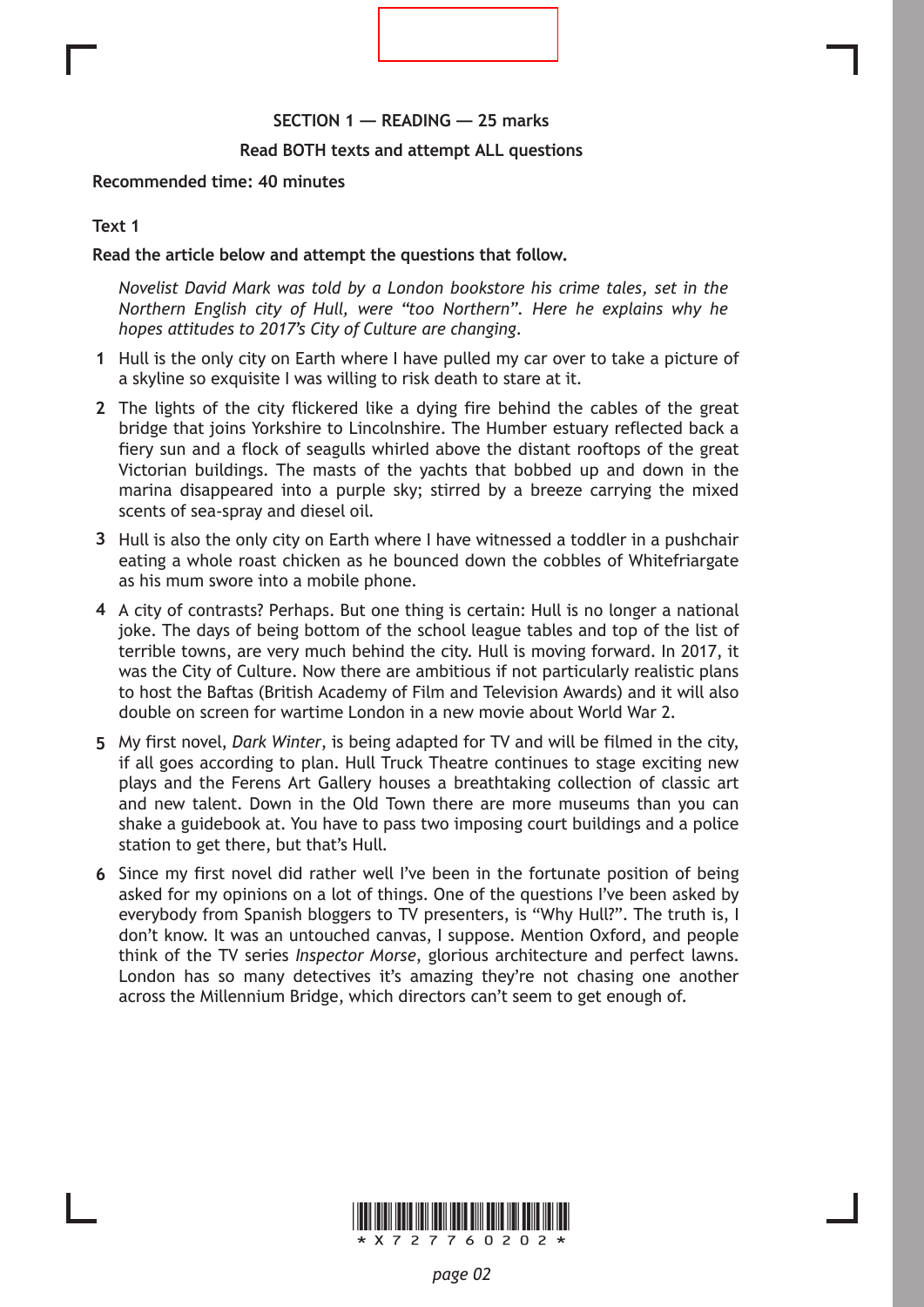- Yorkshire has been used as a setting for various TV series, of course, but these **7** tend to be a little too sentimental for my tastes. And nobody could accuse Hull of being representative of the rest of the region. This is a city on its own. It's a city at the end of a railway line. It was badly bombed during World War 2 and has seen its main industry given away by the politicians who were meant to serve it. And yet, it flourishes. It may look a little ragged around the edges — and there are certain estates where you could be forgiven for thinking they'd just been bombed — but it has character. It has that certain something. It inspires. This is the city where the poet Philip Larkin served as university librarian and created his enduring lines on life, love and the passing of time.
- Last month I was in a bookshop in London, idly wondering why I couldn't find my **8** new paperback on the shelves. I asked a nice young shop assistant and she said that it was "a bit Northern for our customers' tastes". At the time, she was standing next to the biggest display of Scandinavian crime thrillers I have ever seen. Hull was clearly just too alien and inaccessible for the London crowd, who yearn for something familiar like Oslo and Copenhagen.
- So the answer I give people is, why not? The books I write are grim and dark. Bad **9** things happen to good people. It reflects a world I know. I was a journalist in Hull for a long time. I've sat in the living rooms of the bereaved and the broken and seen them clutch the family photo album as their last hopes fade. I've seen policemen having to adjust their voices before facing the media because if they don't put on a hard face they'll cry or run home to hug their kids.
- 10 Hull is the landscape where I can create such things with enough feeling of authenticity. I know the people. I know these streets. And soon, you will too.

|    |   |                                                                                                                          | <b>MARKS</b> | THIS<br><b>MARGIN</b> |
|----|---|--------------------------------------------------------------------------------------------------------------------------|--------------|-----------------------|
|    |   | Questions 1-4: Choose the correct answer for each question and tick $(\checkmark)$ one box<br>(refer to paragraphs 1-6). |              |                       |
| 1. |   | Where was David Mark when he stopped his car to take a photograph?                                                       | 1            |                       |
|    | A | The bridge was between him and the city.                                                                                 |              |                       |
|    | B | The city was between him and the bridge.                                                                                 |              |                       |
|    | C | He was looking towards the bridge from the city.                                                                         |              |                       |
|    | D | He had just crossed the bridge.                                                                                          |              |                       |
|    |   |                                                                                                                          |              |                       |
|    |   | [Turn over                                                                                                               |              |                       |
|    |   |                                                                                                                          |              |                       |

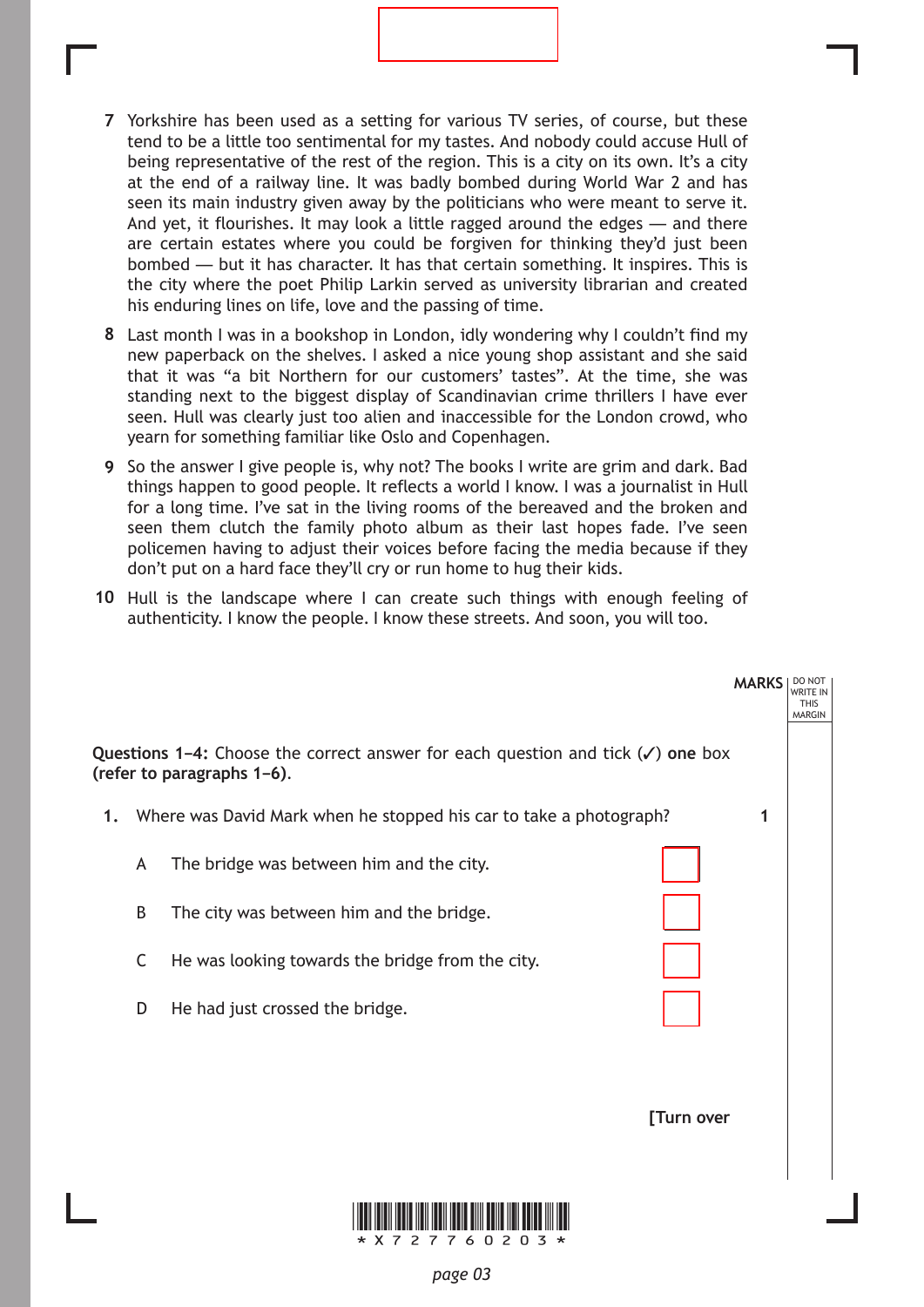|    |                              |                                                                      | <b>MARKS</b><br>DO NOT<br><b>WRITE IN</b><br><b>THIS</b><br><b>MARGIN</b> |  |  |  |  |
|----|------------------------------|----------------------------------------------------------------------|---------------------------------------------------------------------------|--|--|--|--|
|    | Text 1 questions (continued) |                                                                      |                                                                           |  |  |  |  |
| 2. |                              | What is David Mark's opinion about Hull?                             | 1                                                                         |  |  |  |  |
|    | A                            | It has the worst schools in the country.                             |                                                                           |  |  |  |  |
|    | B                            | There is optimism about the future.                                  |                                                                           |  |  |  |  |
|    | C                            | It is a good place to host the Baftas.                               |                                                                           |  |  |  |  |
|    | D                            | It looks very similar to London.                                     |                                                                           |  |  |  |  |
| 3. |                              | Which of the following impresses David Mark the most?                | 1                                                                         |  |  |  |  |
|    | $\overline{A}$               | <b>Hull Truck Theatre</b>                                            |                                                                           |  |  |  |  |
|    | B                            | <b>Ferens Art Gallery</b>                                            |                                                                           |  |  |  |  |
|    | $\mathsf{C}$                 | The museums                                                          |                                                                           |  |  |  |  |
|    | D                            | The courts                                                           |                                                                           |  |  |  |  |
| 4. |                              | David Mark suspects he chose to set his crime novels in Hull because | 1                                                                         |  |  |  |  |
|    | A                            | it would make a good film setting.                                   |                                                                           |  |  |  |  |
|    | B                            | nobody had done this before.                                         |                                                                           |  |  |  |  |
|    | $\mathsf{C}$                 | it was more working-class than Oxford.                               |                                                                           |  |  |  |  |
|    | D                            | the architecture was interesting.                                    |                                                                           |  |  |  |  |



L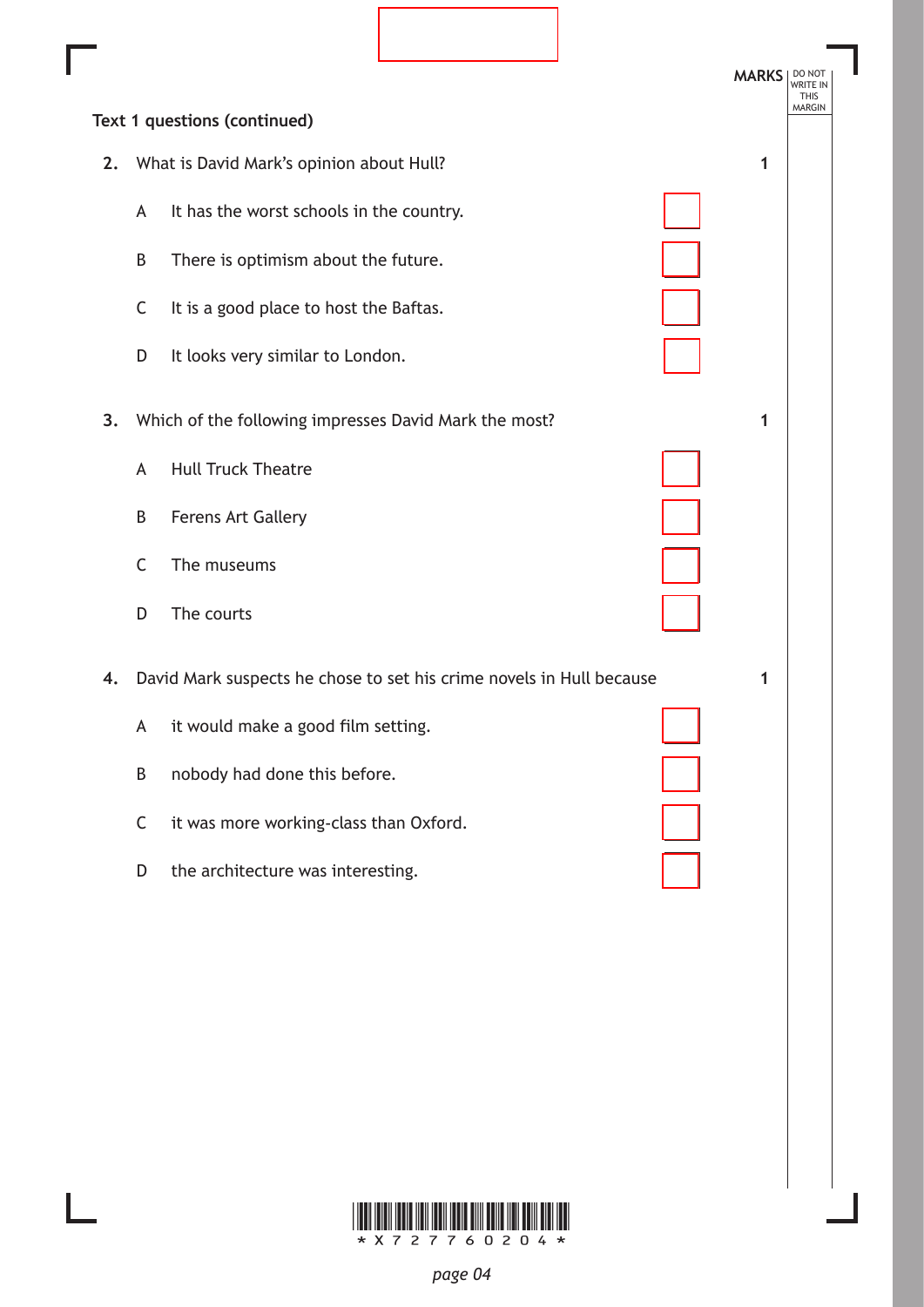|    |              |                                                                                                                            |       |            | DO NOT                                                          |  |
|----|--------------|----------------------------------------------------------------------------------------------------------------------------|-------|------------|-----------------------------------------------------------------|--|
|    |              |                                                                                                                            |       |            | <b>MARKS</b><br><b>WRITE IN</b><br><b>THIS</b><br><b>MARGIN</b> |  |
|    |              | Text 1 questions (continued)<br>Questions 5-6: Choose the correct answer for each question and tick $(\checkmark)$ one box |       |            |                                                                 |  |
|    |              | (refer to paragraphs 7-8).                                                                                                 |       |            |                                                                 |  |
| 5. |              | Which of these does David Mark say about Hull?                                                                             |       |            | 1                                                               |  |
|    | A            | It's typical of other places in Yorkshire.                                                                                 |       |            |                                                                 |  |
|    | B            | It was damaged in World War 2 and is now declining.                                                                        |       |            |                                                                 |  |
|    | $\mathsf{C}$ | Politicians have helped local industries develop.                                                                          |       |            |                                                                 |  |
|    | D            | Despite its poor areas it's still an interesting city.                                                                     |       |            |                                                                 |  |
| 6. |              | What does David Mark suggest about the bookshop's readers?                                                                 |       |            | 1                                                               |  |
|    | A            | They like books with a Northern setting.                                                                                   |       |            |                                                                 |  |
|    | B            | They don't know parts of their own country.                                                                                |       |            |                                                                 |  |
|    | C            | They like books with a London setting.                                                                                     |       |            |                                                                 |  |
|    | D            | They like to visit Oslo and Copenhagen.                                                                                    |       |            |                                                                 |  |
|    |              | Questions 7-8: Complete each gap with NO MORE THAN FOUR WORDS from the<br>text (refer to paragraph 9).                     |       |            |                                                                 |  |
| 7. |              | He has seen people<br>holding<br>comfort after a death.                                                                    |       | for        | 1                                                               |  |
| 8. |              | He has seen police officers trying to hide their feelings when                                                             |       |            |                                                                 |  |
|    |              |                                                                                                                            |       |            | 1                                                               |  |
|    |              |                                                                                                                            |       | [Turn over |                                                                 |  |
|    |              |                                                                                                                            | 77602 |            |                                                                 |  |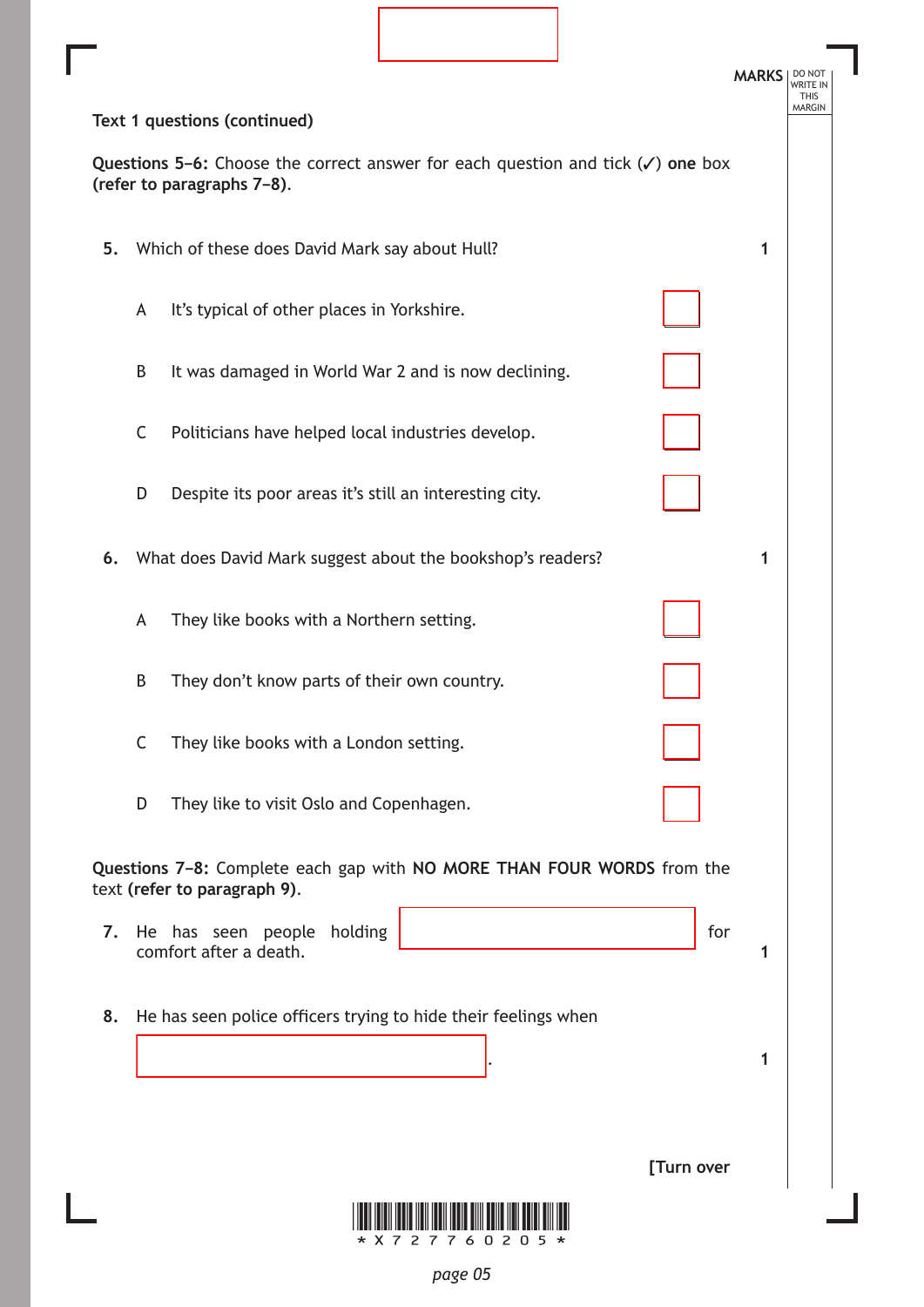

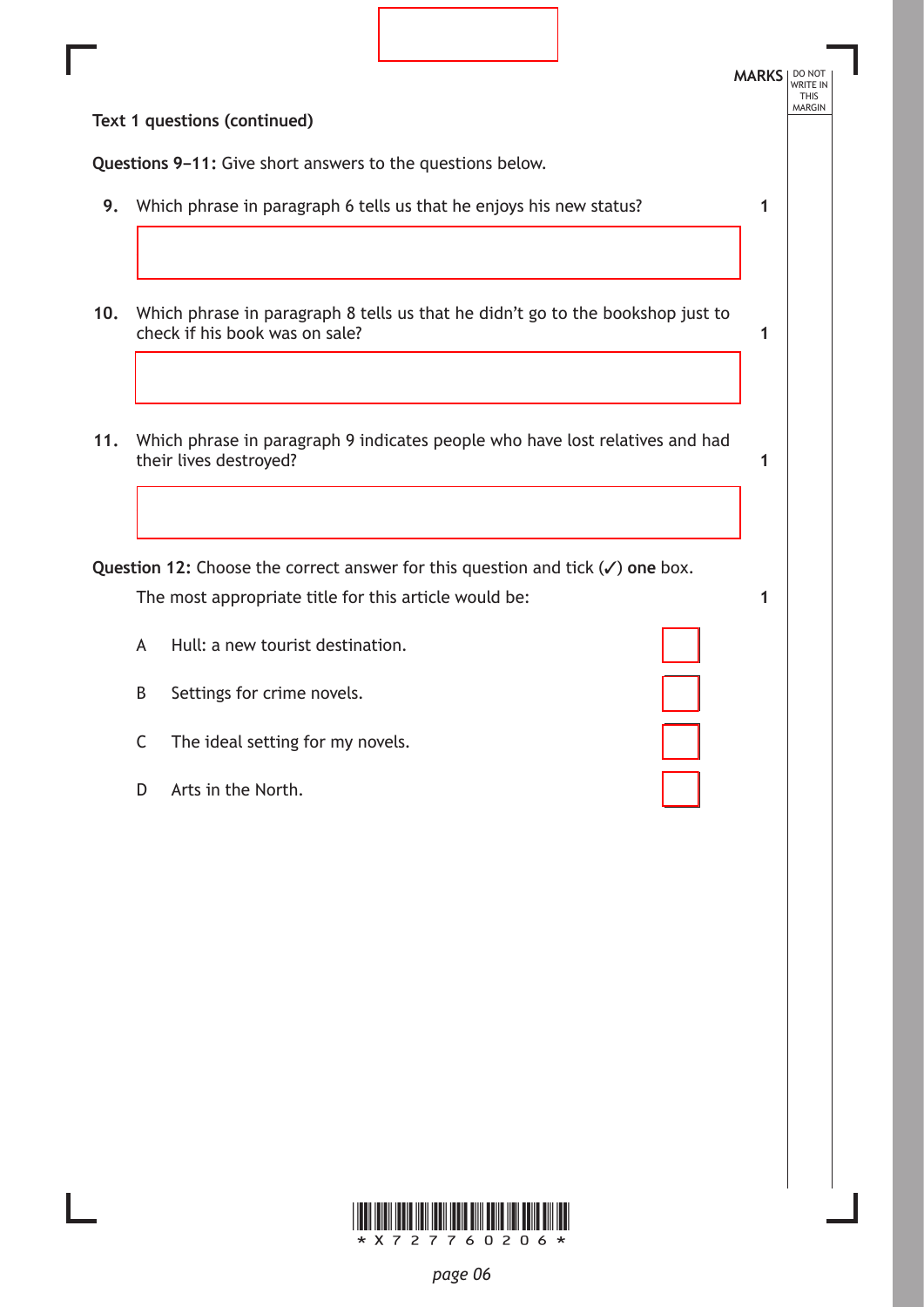

### **Text 2**

### **Read the article below and attempt the questions that follow.**

- 1 Before Aaron Hirschhorn went travelling, he put Rocky, his beloved golden labradoodle, into kennels. But on his return he was faced with a hefty bill and a traumatised Rocky hiding under his desk for three days. So he decided to start a company, DogVacay, to match travelling dog owners with host families, instead of traditional kennels.
- Hirschhorn and his wife were the first hosts, looking after 110 hounds in their **2** home in the first year, though not all at once. The money they earned was used to develop a website. DogVacay hosts — there are now 35,000 — are normally fellow dog owners whose profiles, locations, and charges are detailed on the obligatory app feature. Boarding can be booked and paid online and owners receive daily updates of their pets by way of reassurance.
- This is just one of many similar businesses that have sprung up in what has **3** become known as the "sharing economy". Location-tracking smartphones and online marketplaces have made it straightforward for people to share what they own, whether that is a home, a car, or their services. The concept is that by making better use of surplus capacity, ie things sitting idle for much of the time, expenditure and waste can be reduced, resulting in a more sustainable lifestyle. Uber and Airbnb are the two biggest examples of this global phenomenon.
- When Daan Weddepohl's Amsterdam house burned down he lost all his possessions **4** and was forced to rely on friends. But the disaster spurred him on to found Dutch sharing start-up, Peerby. In our world of abundance and surplus, the Peerby app lets you rent or borrow a neighbour's tools or appliances for just the short period you need them. According to Weddepohl, the average power drill is only used for between 9 and 17 minutes during its lifetime and we use 80% of our belongings just once a month. The firm now has close to \$1 bn worth of belongings currently available for others to use, says Mr Weddepohl, who last year raised \$2·2 m for global expansion of his company on a crowdfunding platform. Weddepohl claims that Peerby has been making a strenuous effort to contribute to a world where sharing stuff is a serious alternative to buying new because by consuming less, we can make a positive impact on the huge climate challenge we face.
- 5 Dutch start-up, the Lena Fashion Library, lets you check out clothes for five days for a monthly subscription fee, instead of having to buy them. Its co-founder, Suzanne Smulders, claims 240 million kilograms of clothes are disposed of each year in the Netherlands alone. This sharing approach could shift us away from a mass production, mass consumption mentality, Smulders believes, towards "making high-quality products that are easy to repair, maintain and recycle." She even goes so far as to say, "The manufacturers creating products that don't last as long will have a problem surviving. And actually, I think that's a good thing."

**[Turn over**

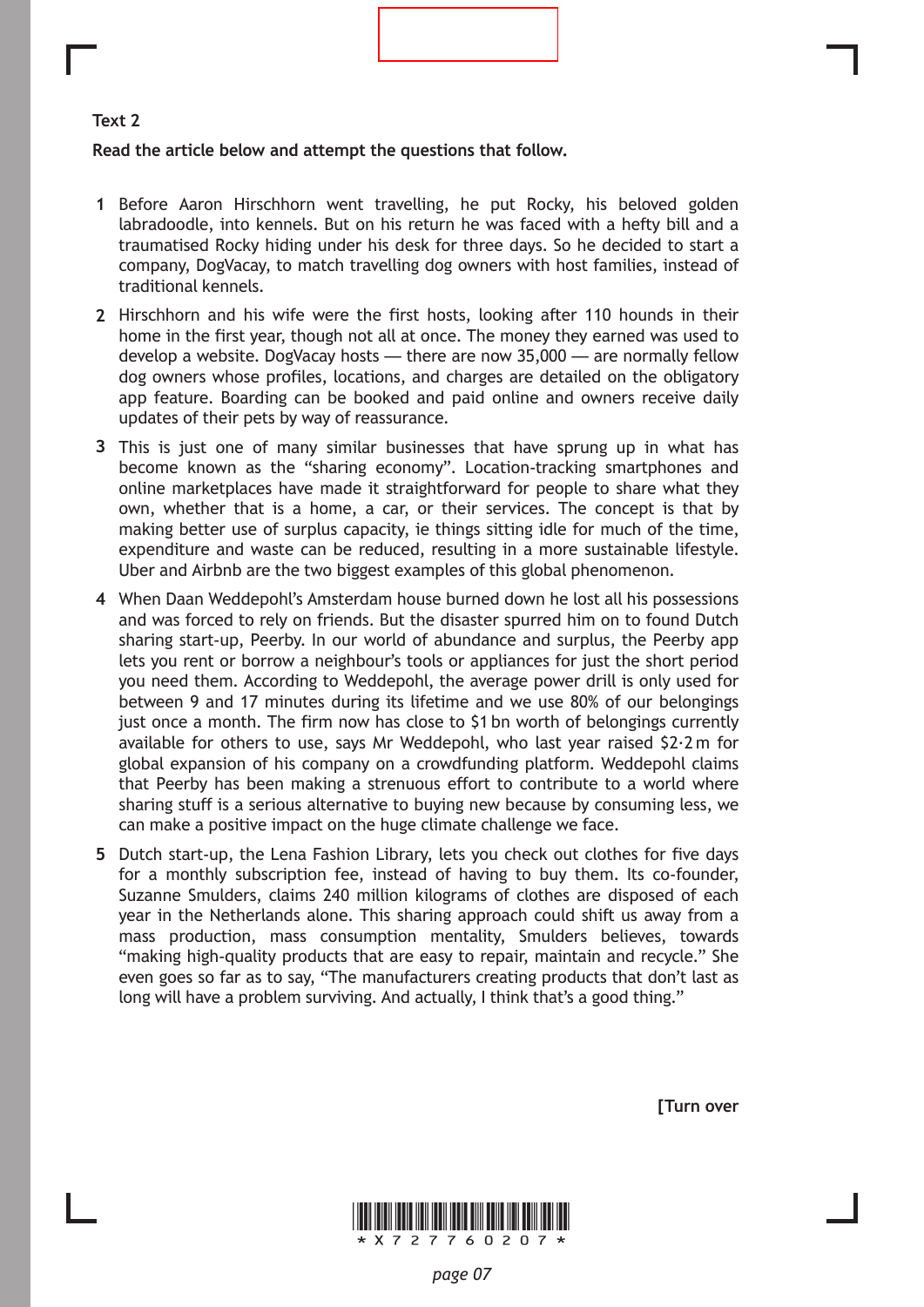- DogVacay's Hirschhorn is cautiously optimistic. "Sharing is these days slowly but **6** steadily becoming the most effective form of organising things," he says. Although getting people to trust strangers with their dogs is pretty tough, he concedes.
- But the sharing economy also has its critics, with some seeing it as a way of **7** avoiding employment laws and as a source of unfair competition for regulated businesses. In Spain, bus operators have taken legal action against a car-sharing service, arguing that some drivers are effectively offering a taxi service without paying for the proper licences. And in the Netherlands, Airbnb has proved so popular the government has had to impose limits on how often people can rent out their homes. Under the rules, residents can rent their properties for up to two months of the year, but now visitors are obliged to pay the same tourist tax as hotel guests. Sebastiaan Meijer, spokesman for the city of Amsterdam, believes we are now witnessing the downside of home sharing, where people purchase a house with the sole intention of renting it out all year as an illegal hotel, causing whole streets to change, and leading neighbours to make a stand. In some, he figures there are more tourists than residents, and wonders if this is a desirable situation.
- Despite a few downsides, it looks like the sharing economy is irreversible and **8**unstoppable, with an estimated value of £9 bn today predicted to leap to £230 bn by 2025.

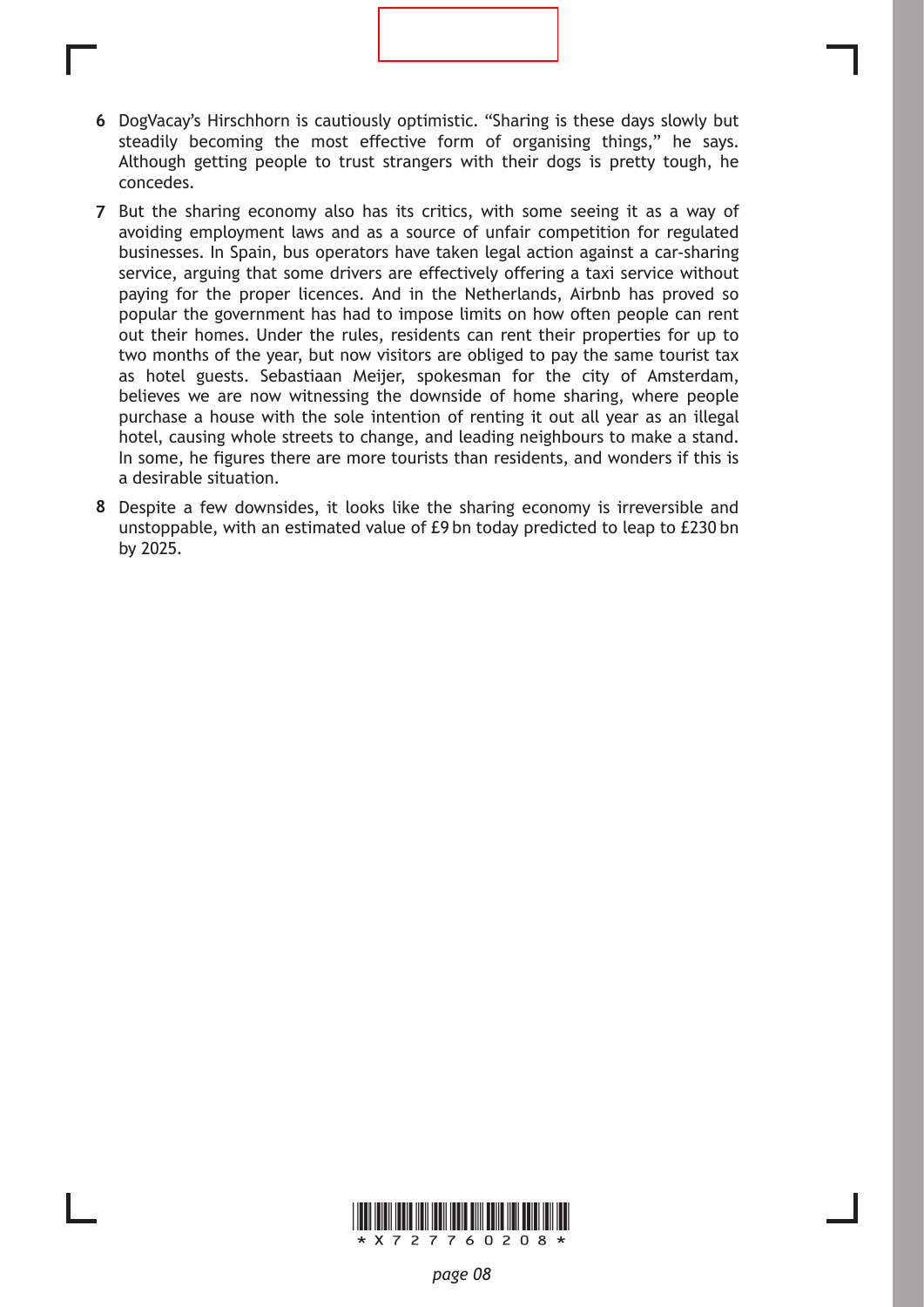| <b>MARKS</b> | DO NOT<br><b>THIS</b>                                                                                  |
|--------------|--------------------------------------------------------------------------------------------------------|
|              | <b>MARGIN</b>                                                                                          |
| 1            |                                                                                                        |
|              |                                                                                                        |
|              |                                                                                                        |
|              |                                                                                                        |
|              |                                                                                                        |
| 1            |                                                                                                        |
|              |                                                                                                        |
|              |                                                                                                        |
|              |                                                                                                        |
|              |                                                                                                        |
| 1            |                                                                                                        |
|              |                                                                                                        |
|              |                                                                                                        |
|              |                                                                                                        |
|              |                                                                                                        |
|              |                                                                                                        |
|              |                                                                                                        |
|              |                                                                                                        |
|              |                                                                                                        |
|              |                                                                                                        |
|              |                                                                                                        |
|              | Questions 13-16: Choose the correct answer for each question and tick $(\checkmark)$ one<br>[Turn over |

 $\overline{\phantom{a}}$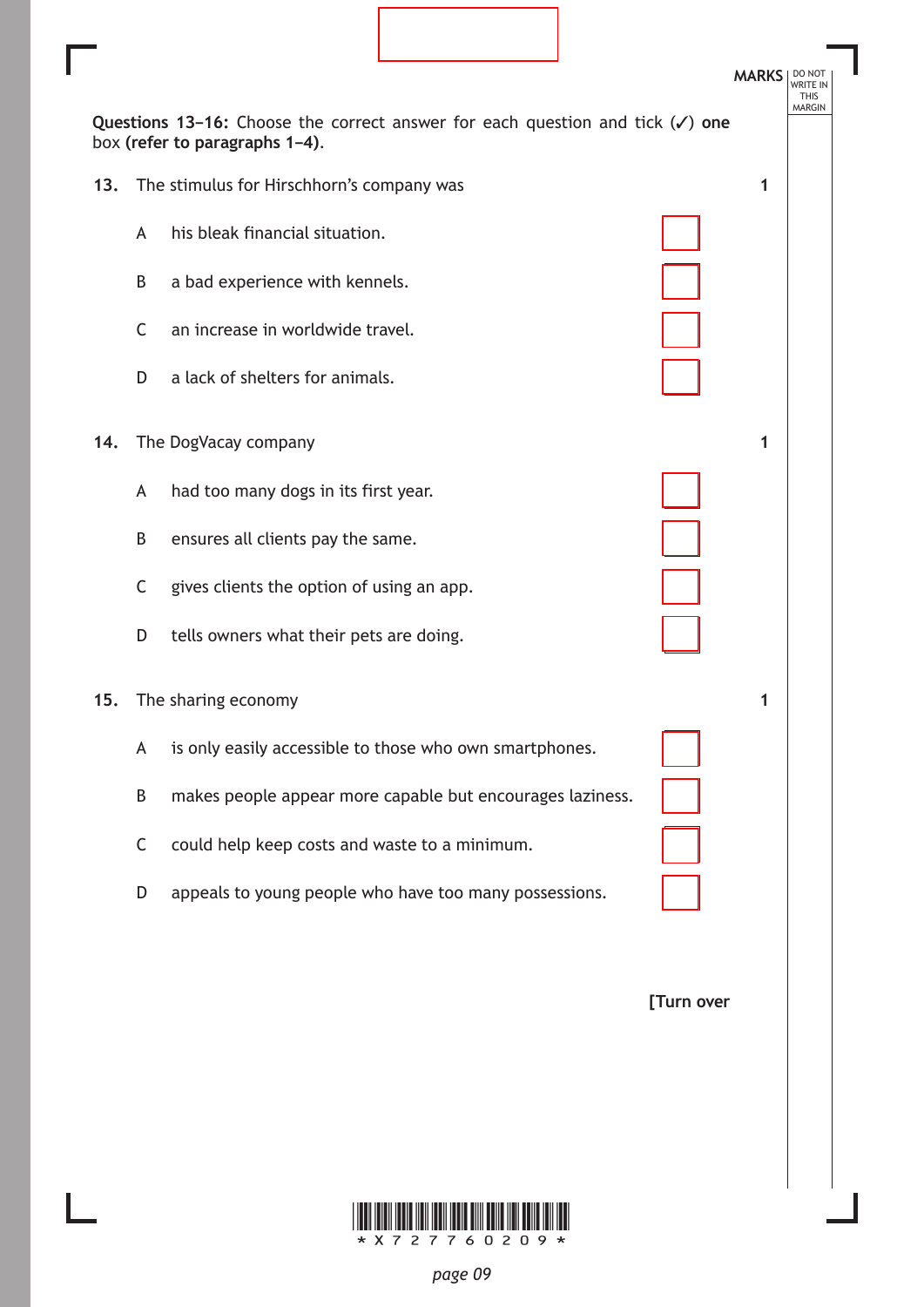|     |              |   |                                            |                                                                                                          |  |              | DO NOT                                          |
|-----|--------------|---|--------------------------------------------|----------------------------------------------------------------------------------------------------------|--|--------------|-------------------------------------------------|
|     |              |   |                                            |                                                                                                          |  | <b>MARKS</b> | <b>WRITE IN</b><br><b>THIS</b><br><b>MARGIN</b> |
|     |              |   | Text 2 questions (continued)               |                                                                                                          |  | 1            |                                                 |
| 16. |              |   | The Dutch company Peerby                   |                                                                                                          |  |              |                                                 |
|     | A            |   | doesn't charge for its services.           |                                                                                                          |  |              |                                                 |
|     | B            |   | specialises in power drills.               |                                                                                                          |  |              |                                                 |
|     | $\mathsf{C}$ |   | has made nearly \$1 billion profit.        |                                                                                                          |  |              |                                                 |
|     | D            |   | has benefitted from Internet investment.   |                                                                                                          |  |              |                                                 |
| 17. |              |   | (refer to paragraphs 4-7).                 | MATCH the name with the opinion by writing the correct letter in each box                                |  |              |                                                 |
|     |              |   | There is ONE opinion that you do NOT need. |                                                                                                          |  |              |                                                 |
|     | (i)          |   | Daan Weddepohl                             |                                                                                                          |  | 1            |                                                 |
|     | (i)          |   | <b>Suzanne Smulders</b>                    |                                                                                                          |  | 1            |                                                 |
|     | (iii)        |   | Aaron Hirschhorn                           |                                                                                                          |  | 1            |                                                 |
|     | (iv)         |   | Sebastiaan Meijer                          |                                                                                                          |  | 1            |                                                 |
|     |              | A | difficult to create trust.                 | Despite the rise in popularity of sharing, it is sometimes                                               |  |              |                                                 |
|     |              | B |                                            | An increase in tourism is one benefit of the sharing economy.                                            |  |              |                                                 |
|     |              | C |                                            | Accommodation sharing networks can cause conflicts.                                                      |  |              |                                                 |
|     |              | D | help reduce consumption.                   | People's possessions tend to be underused and borrowing can                                              |  |              |                                                 |
|     |              | Ε |                                            | The sharing economy may encourage production of goods that<br>are more durable, resulting in less waste. |  |              |                                                 |
|     |              |   |                                            |                                                                                                          |  |              |                                                 |
|     |              |   |                                            |                                                                                                          |  |              |                                                 |
|     |              |   |                                            |                                                                                                          |  |              |                                                 |
|     |              |   |                                            |                                                                                                          |  |              |                                                 |
|     |              |   |                                            |                                                                                                          |  |              |                                                 |

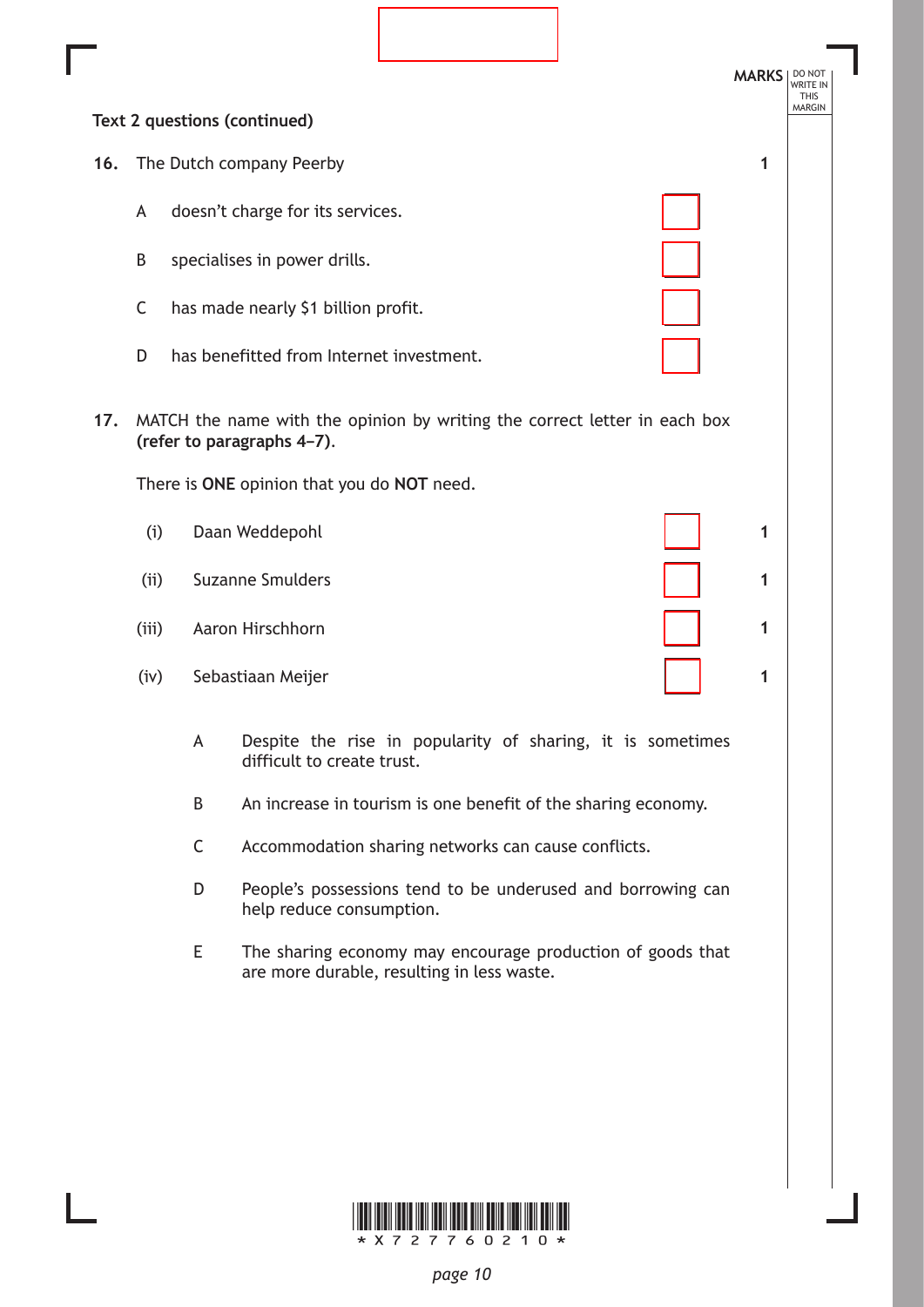|     |                                               |                                                                                           |  |            | <b>MARKS</b>   | DO NOT<br><b>WRITE IN</b><br><b>THIS</b> |
|-----|-----------------------------------------------|-------------------------------------------------------------------------------------------|--|------------|----------------|------------------------------------------|
|     |                                               | <b>Text 2 questions (continued)</b>                                                       |  |            |                | <b>MARGIN</b>                            |
|     |                                               | Questions 18-19: Give short answers to the questions below.                               |  |            |                |                                          |
| 18. | Which phrase in paragraph 4 means "inspired"? |                                                                                           |  |            |                |                                          |
|     |                                               |                                                                                           |  |            |                |                                          |
| 19. |                                               | Which phrase in paragraph 7 means "to oppose someone/something"?                          |  |            | 1              |                                          |
|     |                                               |                                                                                           |  |            |                |                                          |
| 20. |                                               | Identify two disadvantages of the sharing economy.                                        |  |            | $\overline{2}$ |                                          |
|     |                                               |                                                                                           |  |            |                |                                          |
|     |                                               |                                                                                           |  |            |                |                                          |
| 21. |                                               | Choose the correct answer for this question and tick $(\checkmark)$ one box.              |  |            |                |                                          |
|     |                                               | The best title for this article is:                                                       |  |            | 1              |                                          |
|     | A                                             |                                                                                           |  |            |                |                                          |
|     |                                               | Why buy when you can share?                                                               |  |            |                |                                          |
|     | B                                             | Housing problems in the sharing economy                                                   |  |            |                |                                          |
|     | $\mathsf C$                                   | Recycling revolution                                                                      |  |            |                |                                          |
|     | D                                             | How to start your sharing business                                                        |  |            |                |                                          |
|     |                                               |                                                                                           |  |            |                |                                          |
|     |                                               |                                                                                           |  | [Turn over |                |                                          |
|     |                                               |                                                                                           |  |            |                |                                          |
|     |                                               |                                                                                           |  |            |                |                                          |
|     |                                               |                                                                                           |  |            |                |                                          |
|     |                                               |                                                                                           |  |            |                |                                          |
|     |                                               |                                                                                           |  |            |                |                                          |
|     |                                               |                                                                                           |  |            |                |                                          |
|     |                                               |                                                                                           |  |            |                |                                          |
|     |                                               |                                                                                           |  |            |                |                                          |
|     |                                               |                                                                                           |  |            |                |                                          |
|     |                                               |                                                                                           |  |            |                |                                          |
|     |                                               | <u> 1999 - Johann Barbara, martin bashkar bashkar ma'lumot</u><br>* X 7 2 7 7 6 0 2 1 1 * |  |            |                |                                          |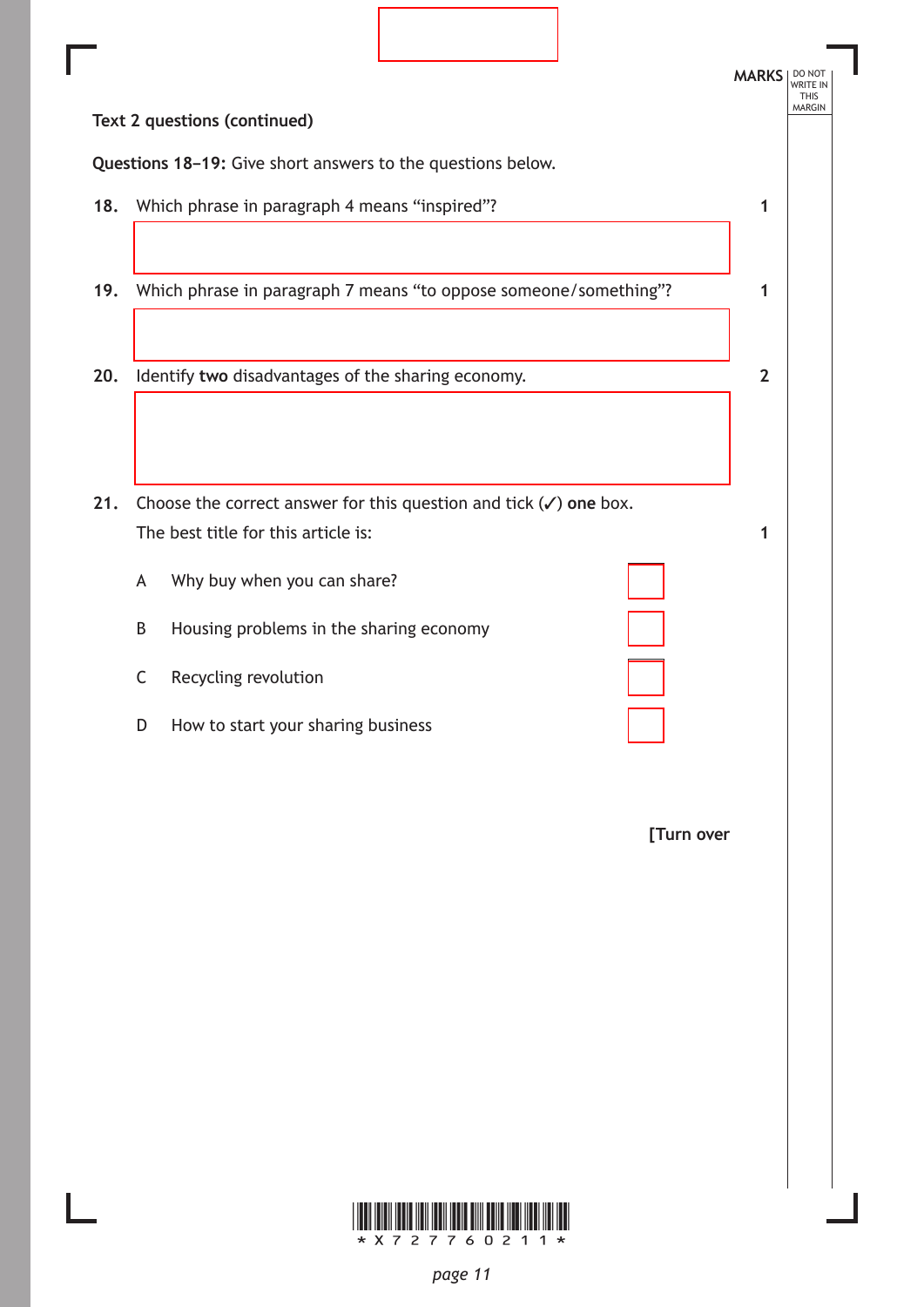

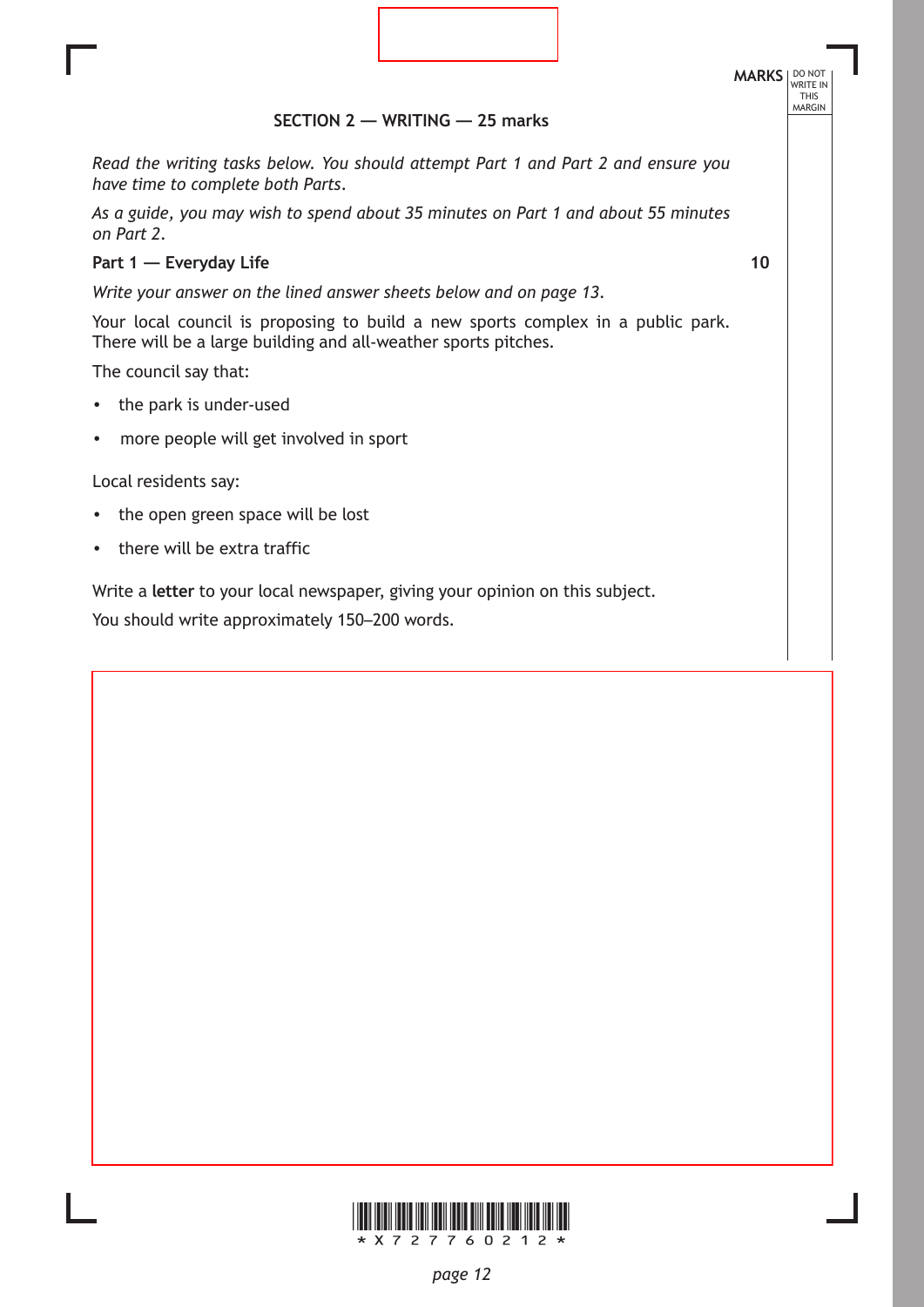|              |  | <u> I TERTI TETETI TERTE TIETI TERTI TERTE BITTI BETTE TERT TIETE TITTI TERT</u> |  |  |
|--------------|--|----------------------------------------------------------------------------------|--|--|
|              |  |                                                                                  |  |  |
|              |  |                                                                                  |  |  |
|              |  |                                                                                  |  |  |
|              |  |                                                                                  |  |  |
|              |  |                                                                                  |  |  |
|              |  |                                                                                  |  |  |
|              |  |                                                                                  |  |  |
|              |  |                                                                                  |  |  |
|              |  |                                                                                  |  |  |
|              |  |                                                                                  |  |  |
|              |  |                                                                                  |  |  |
|              |  |                                                                                  |  |  |
|              |  |                                                                                  |  |  |
|              |  |                                                                                  |  |  |
|              |  |                                                                                  |  |  |
|              |  |                                                                                  |  |  |
|              |  |                                                                                  |  |  |
|              |  |                                                                                  |  |  |
|              |  |                                                                                  |  |  |
|              |  |                                                                                  |  |  |
|              |  |                                                                                  |  |  |
|              |  |                                                                                  |  |  |
|              |  |                                                                                  |  |  |
|              |  |                                                                                  |  |  |
| $\mathbf{C}$ |  |                                                                                  |  |  |
|              |  |                                                                                  |  |  |

\*X727760213\*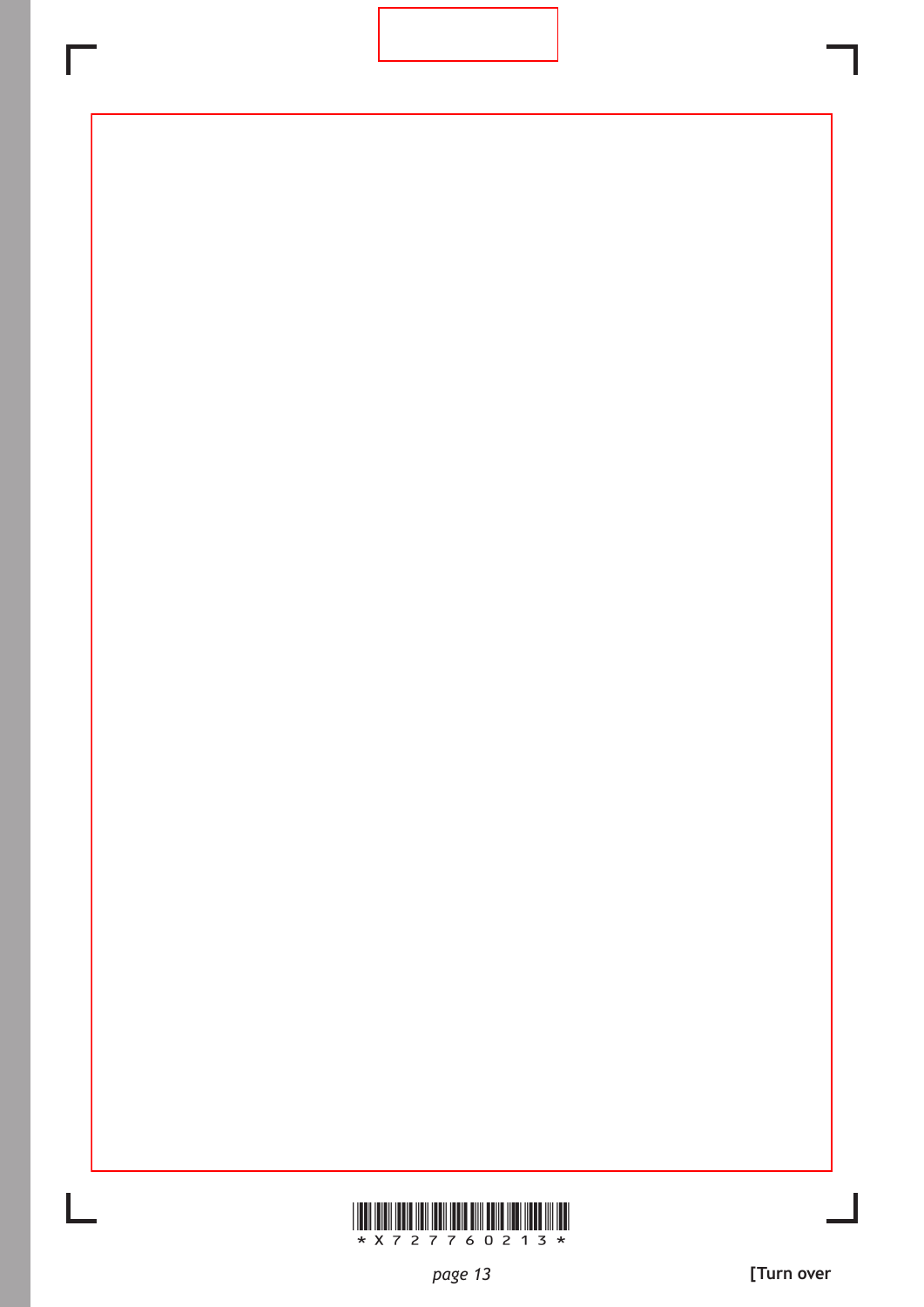

## **OR**

#### **Task 2: Study — Formal essay**

Write a **formal essay**, discussing which statement you prefer and giving reasons why.

- A Schools and colleges should do more to promote cross-cultural understanding among students.
- B Schools and colleges do not need to actively promote cross-cultural understanding among students.

You may wish to consider:

- Cultural differences
- Language barriers
- **Prejudice**
- **Tolerance**
- Knowledge exchange
- Your own experience

Recommended length: 250–300 words.

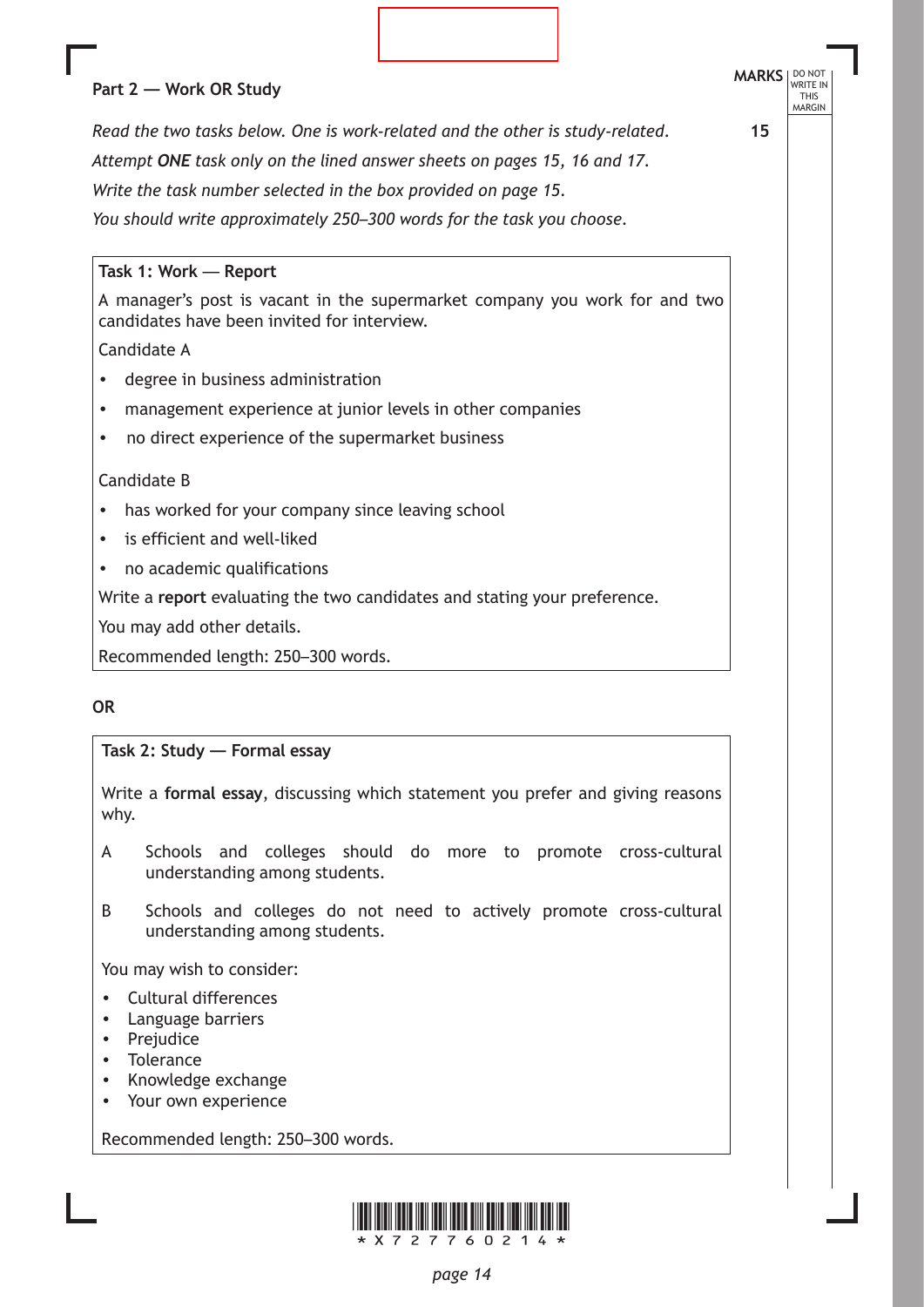| <b>Task Number</b> |                           |  |
|--------------------|---------------------------|--|
|                    |                           |  |
|                    |                           |  |
|                    |                           |  |
|                    |                           |  |
|                    |                           |  |
|                    |                           |  |
|                    |                           |  |
|                    |                           |  |
|                    |                           |  |
|                    |                           |  |
|                    |                           |  |
|                    |                           |  |
|                    | $* x 7 2 7 7 6 0 2 1 5 *$ |  |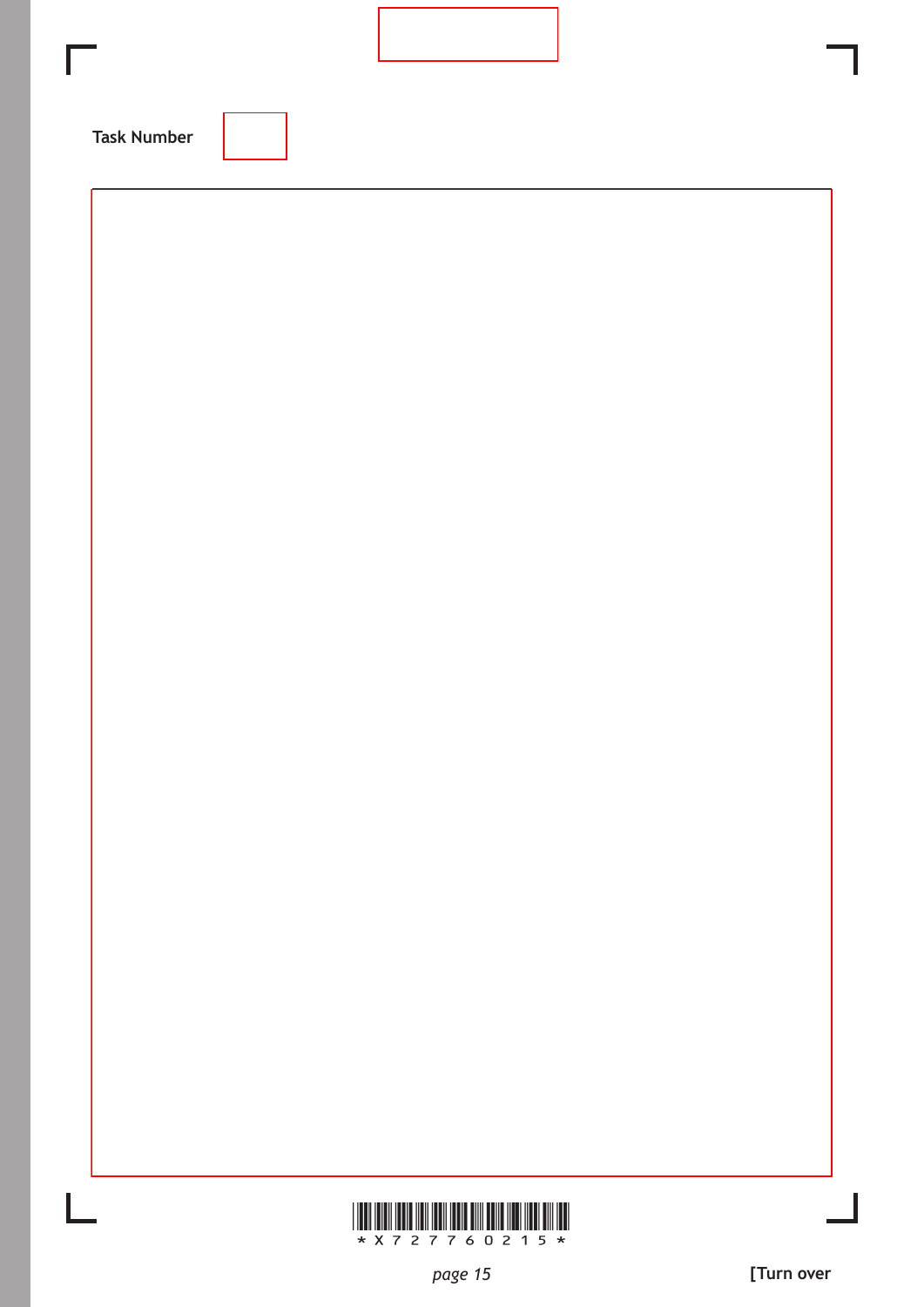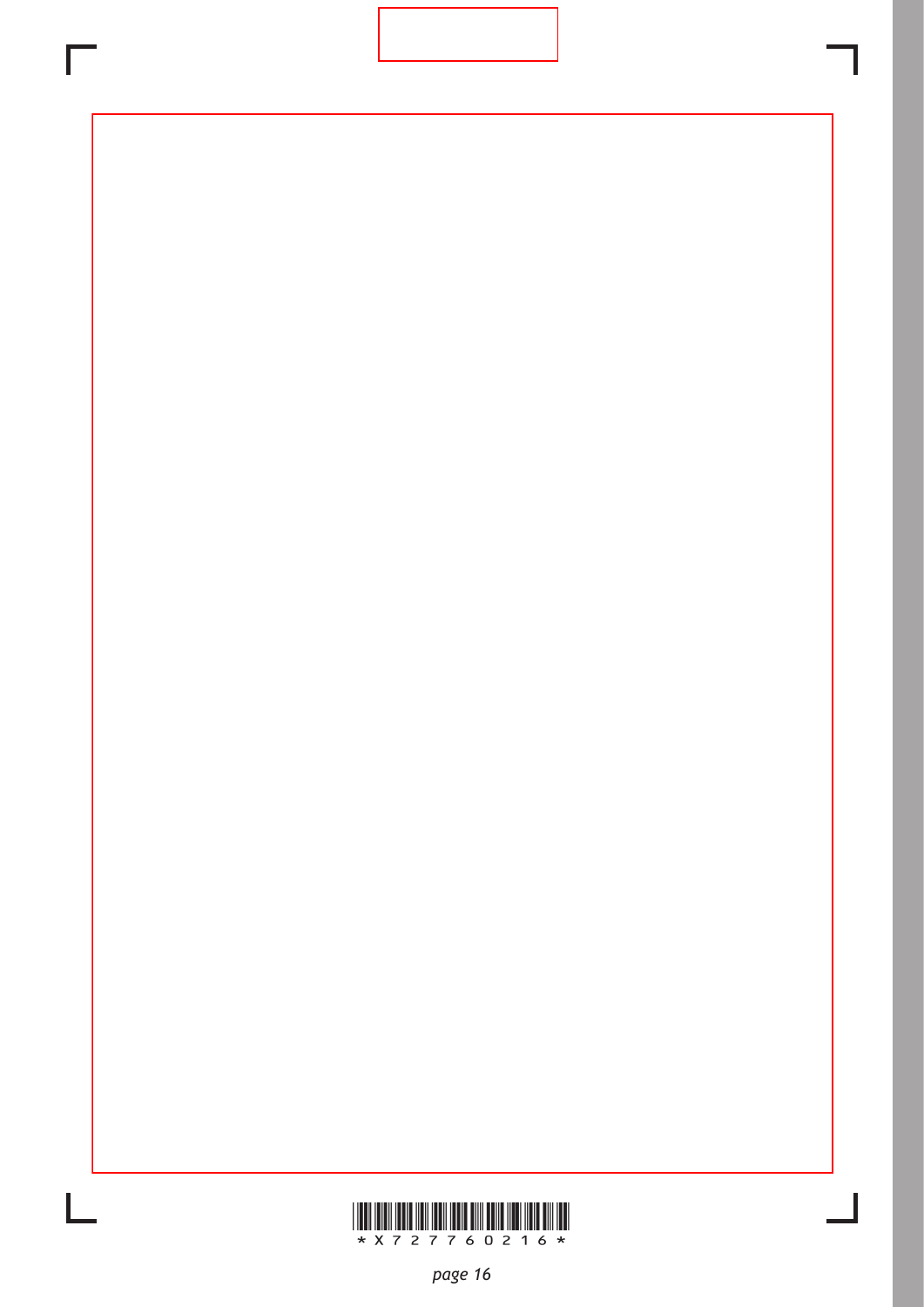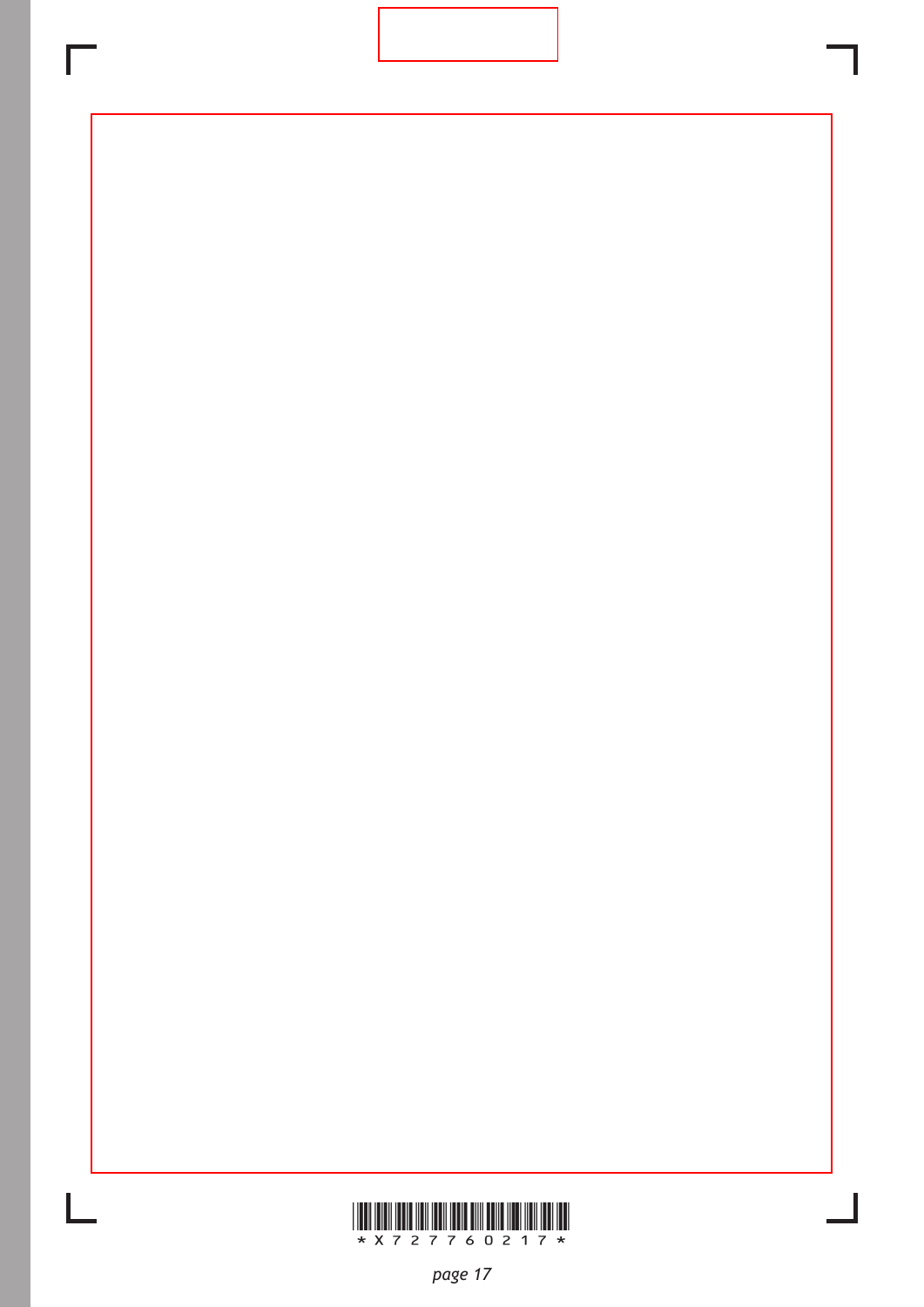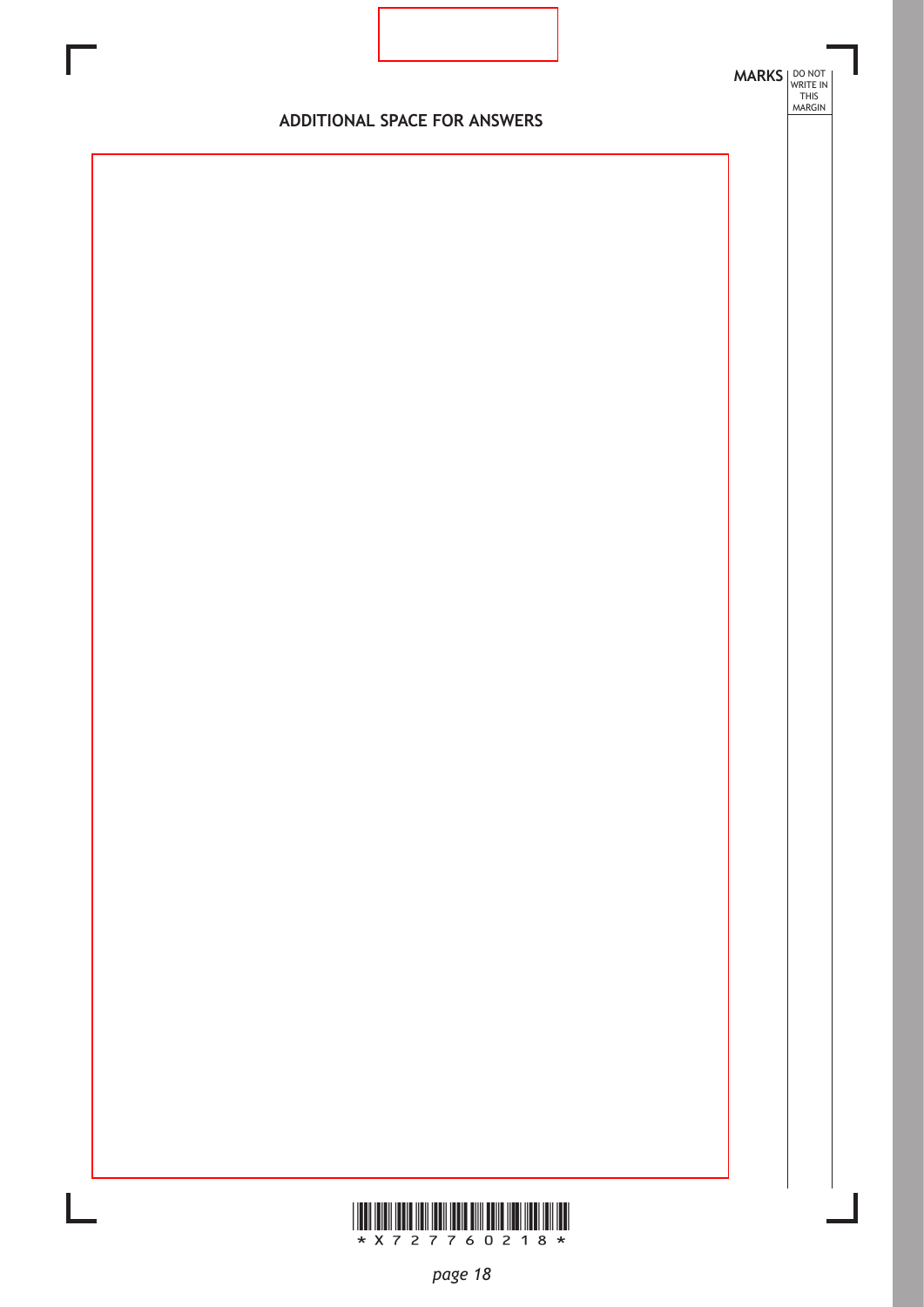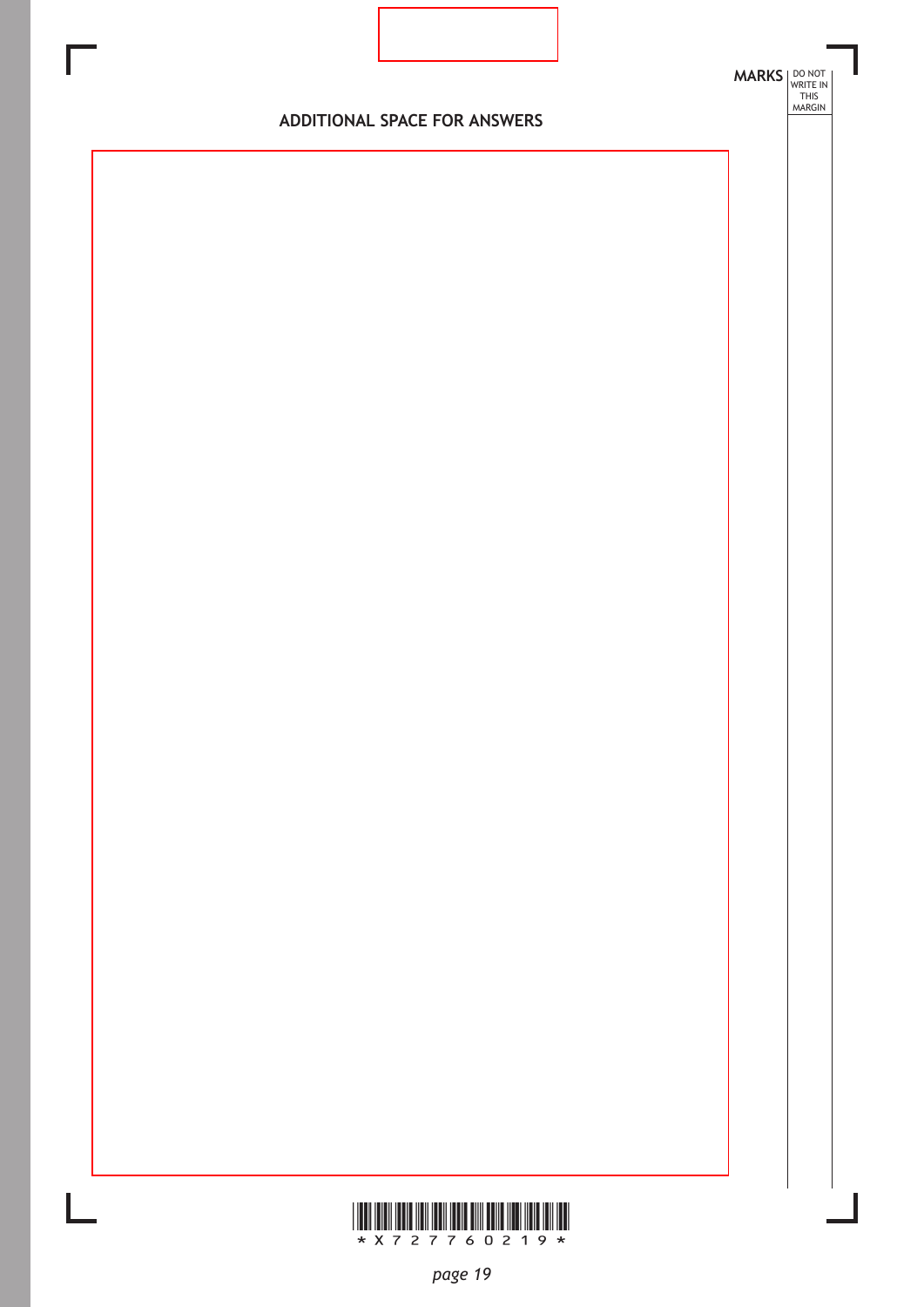

### ACKNOWLEDGEMENTS

Section 1 Text 1 - Article is adapted from 'Books set in Hull can be as gritty as any Nordic Noir. So why the snobbery?' by David Mark, taken from *The Guardian*, Thursday 10th April 2014. Reproduced by permission of The Guardian. © Guardian News & Media Ltd 2018.

Section 1 Text 2 – Article is slightly adapted from 'How a traumatised dog inspired a sharing economy business' by Padraig Belton, from http://www.bbc.co.uk/news/business-37894951. Reproduced by kind permission of BBC News.

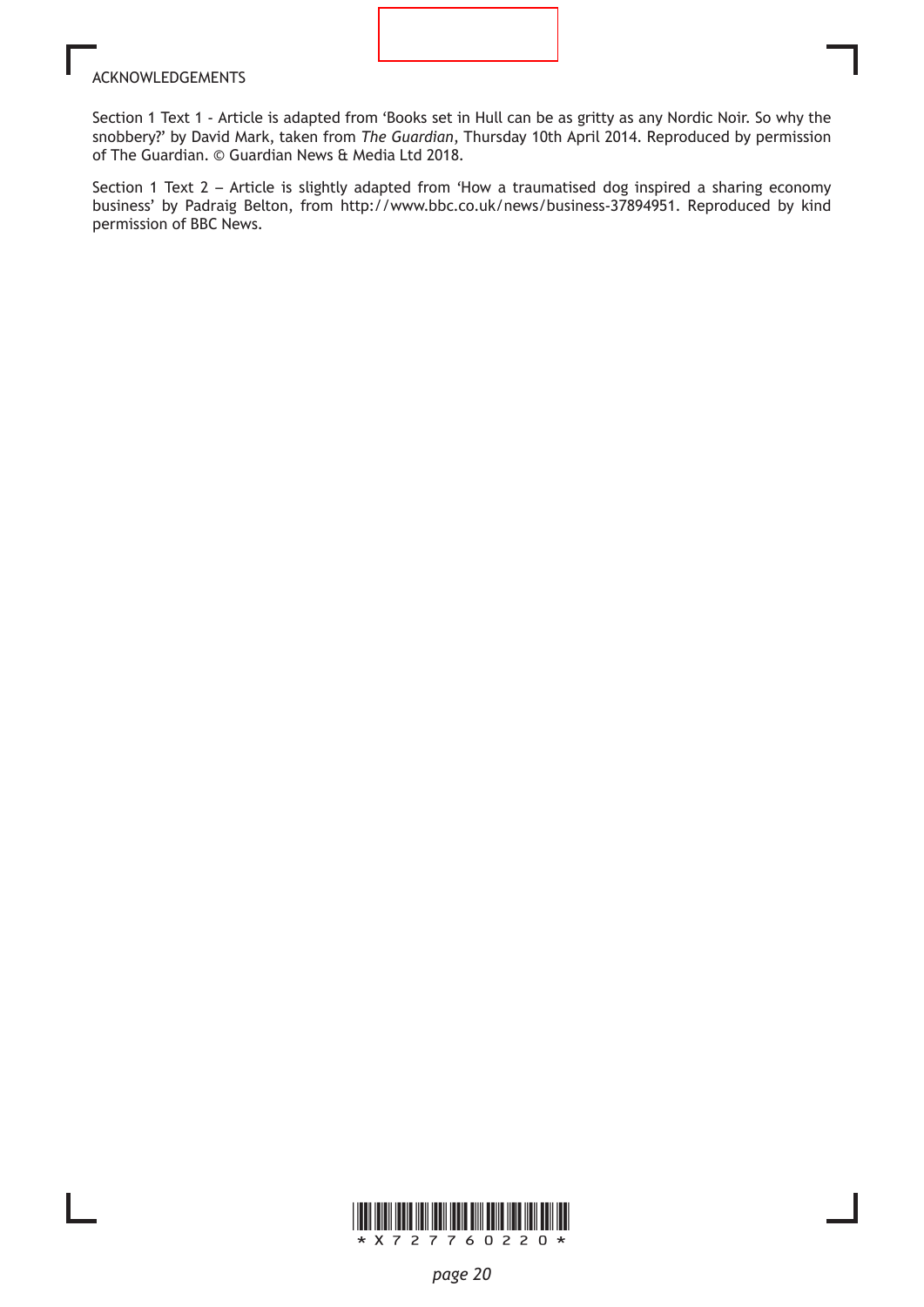|                                                                            | FOR OFFICIAL USE                   |         |                           |      |      |                          |
|----------------------------------------------------------------------------|------------------------------------|---------|---------------------------|------|------|--------------------------|
|                                                                            |                                    |         |                           |      |      |                          |
|                                                                            | National<br>Qualifications<br>2018 |         |                           |      | Mark |                          |
| X727/76/01                                                                 |                                    |         |                           |      |      | <b>ESOL</b><br>Listening |
| WEDNESDAY, 23 MAY                                                          |                                    |         |                           |      |      |                          |
| $9:00$ AM $- 9:30$ AM (approx)                                             |                                    |         |                           |      | 2    | 7<br>6<br><sup>0</sup>   |
| Fill in these boxes and read what is printed below.<br>Full name of centre |                                    |         |                           | Town |      |                          |
|                                                                            |                                    |         |                           |      |      |                          |
| Forename(s)                                                                |                                    | Surname |                           |      |      | Number of seat           |
|                                                                            |                                    |         |                           |      |      |                          |
| Date of birth                                                              |                                    |         |                           |      |      |                          |
| Month<br>Day                                                               | Year                               |         | Scottish candidate number |      |      |                          |
|                                                                            |                                    |         |                           |      |      |                          |

**Total marks— 20**

Attempt ALL questions.

You will hear two different recordings. **Before you hear each recording, you will have one minute to study the questions.** You will hear each recording twice, with an interval of ten seconds between playings. You will then have time to answer the questions before hearing the next recording.

You may NOT use a dictionary.

Write your answers clearly in the spaces provided in this booklet. Additional space for answers is provided at the end of this booklet. If you use this space you must clearly identify the question number you are attempting.

Use **blue** or **black** ink.

You are not allowed to leave the examination room until the end of the test.

Before leaving the examination room you must give this booklet to the Invigilator; if you do not, you may lose all the marks for this paper.



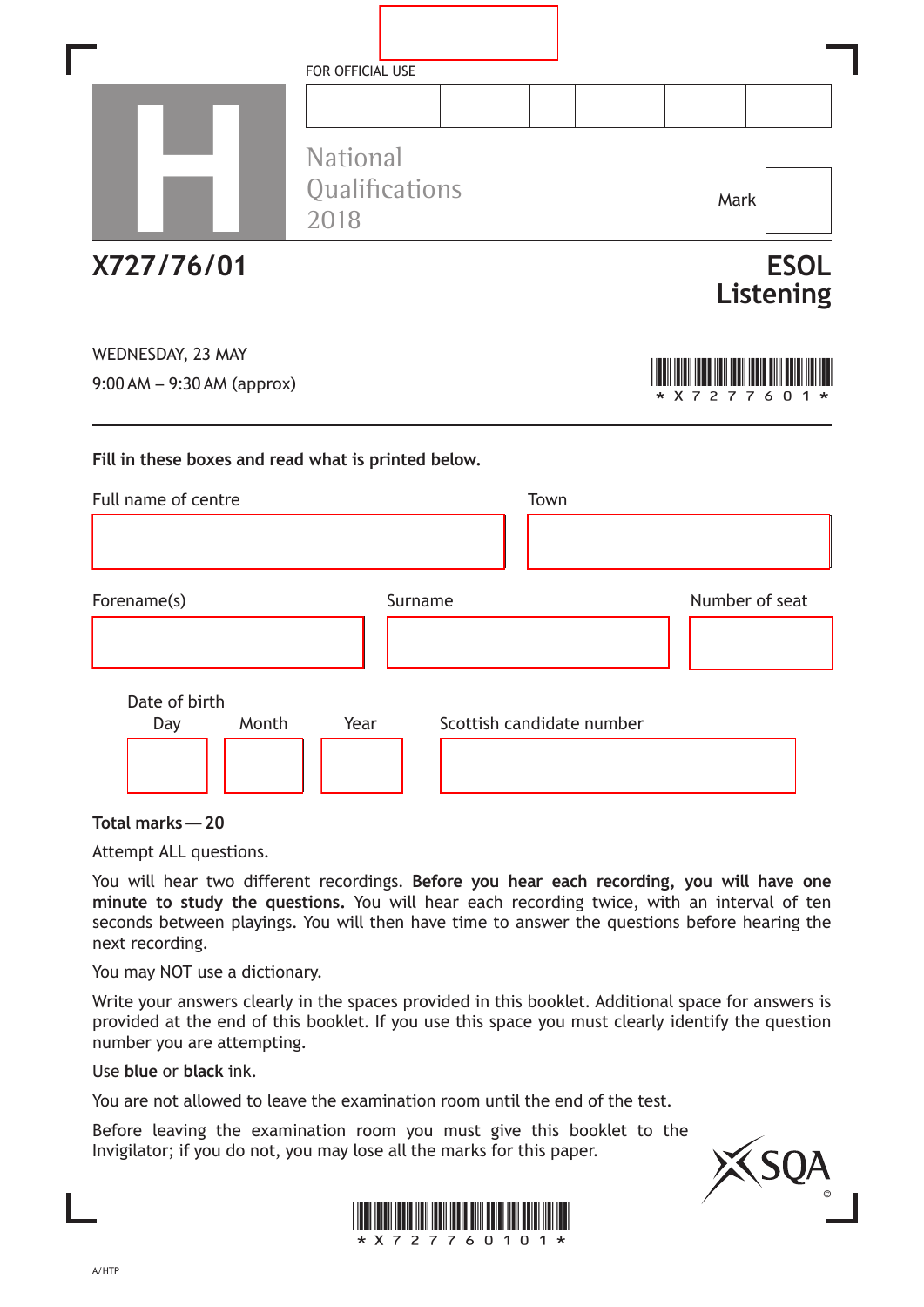

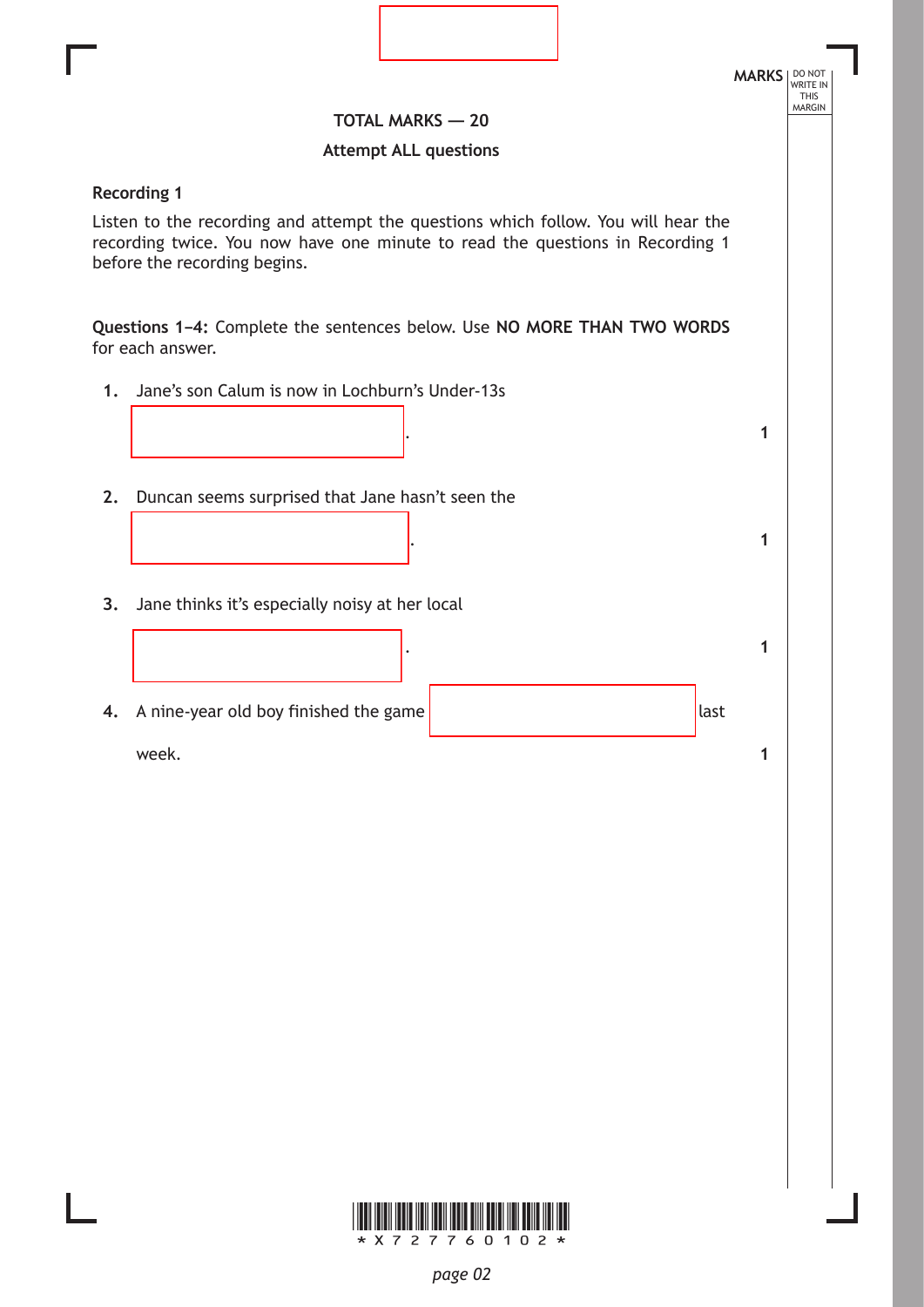

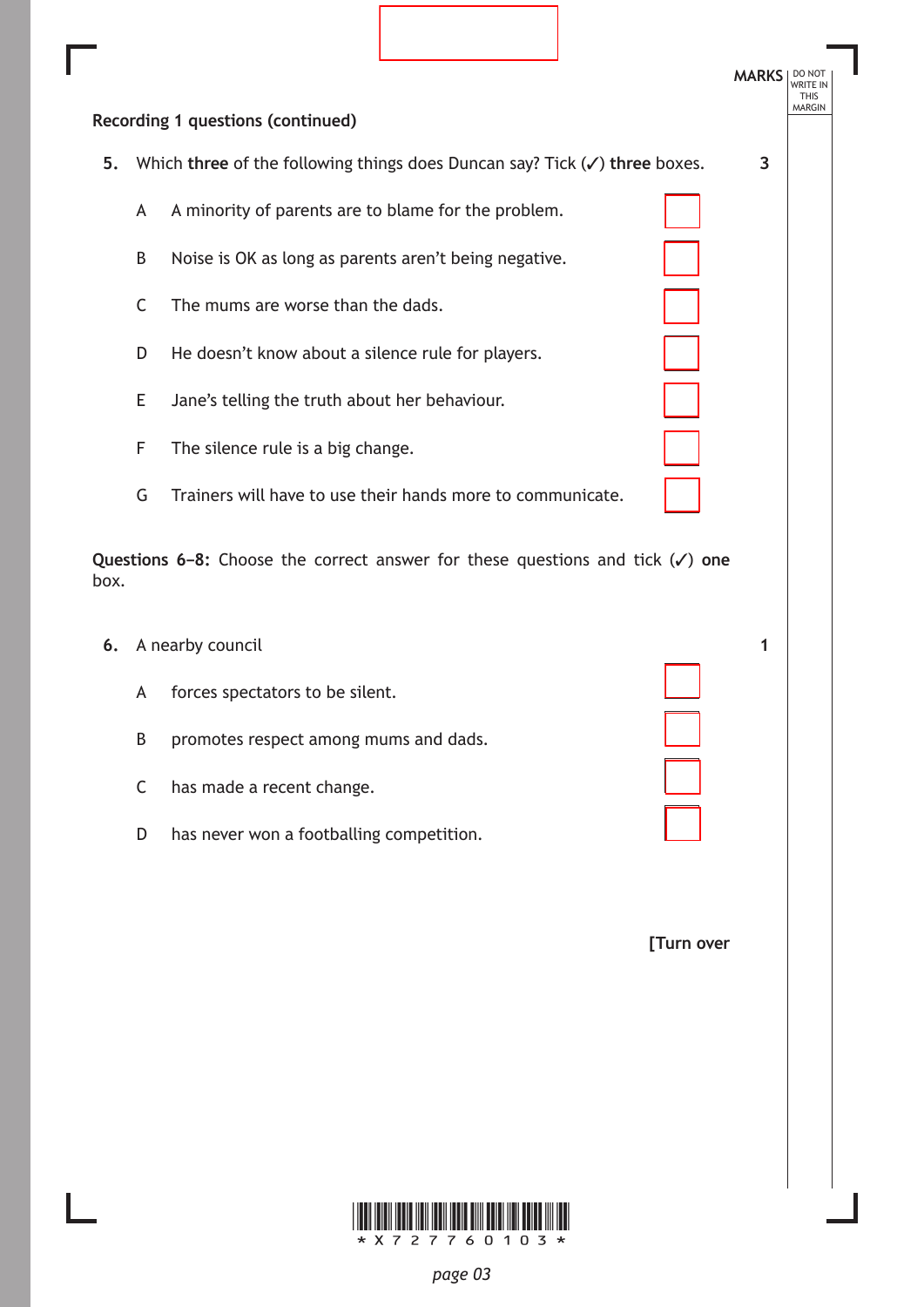|    |              |                                             |  | DO NOT<br><b>MARKS</b>                          |
|----|--------------|---------------------------------------------|--|-------------------------------------------------|
|    |              | Recording 1 questions (continued)           |  | <b>WRITE IN</b><br><b>THIS</b><br><b>MARGIN</b> |
|    |              | 7. For Jane, the point of football is to be |  | 1                                               |
|    | A            | moral.                                      |  |                                                 |
|    | B            | passionate.                                 |  |                                                 |
|    | $\mathsf{C}$ | intellectual.                               |  |                                                 |
|    | D            | noisy.                                      |  |                                                 |
| 8. |              | Duncan and Jane go to football as           |  | 1                                               |
|    | A            | helpers.                                    |  |                                                 |
|    | B            | players.                                    |  |                                                 |
|    | $\mathsf C$  | supporters.                                 |  |                                                 |
|    | D            | trainers.                                   |  |                                                 |



 $\mathbf{L}$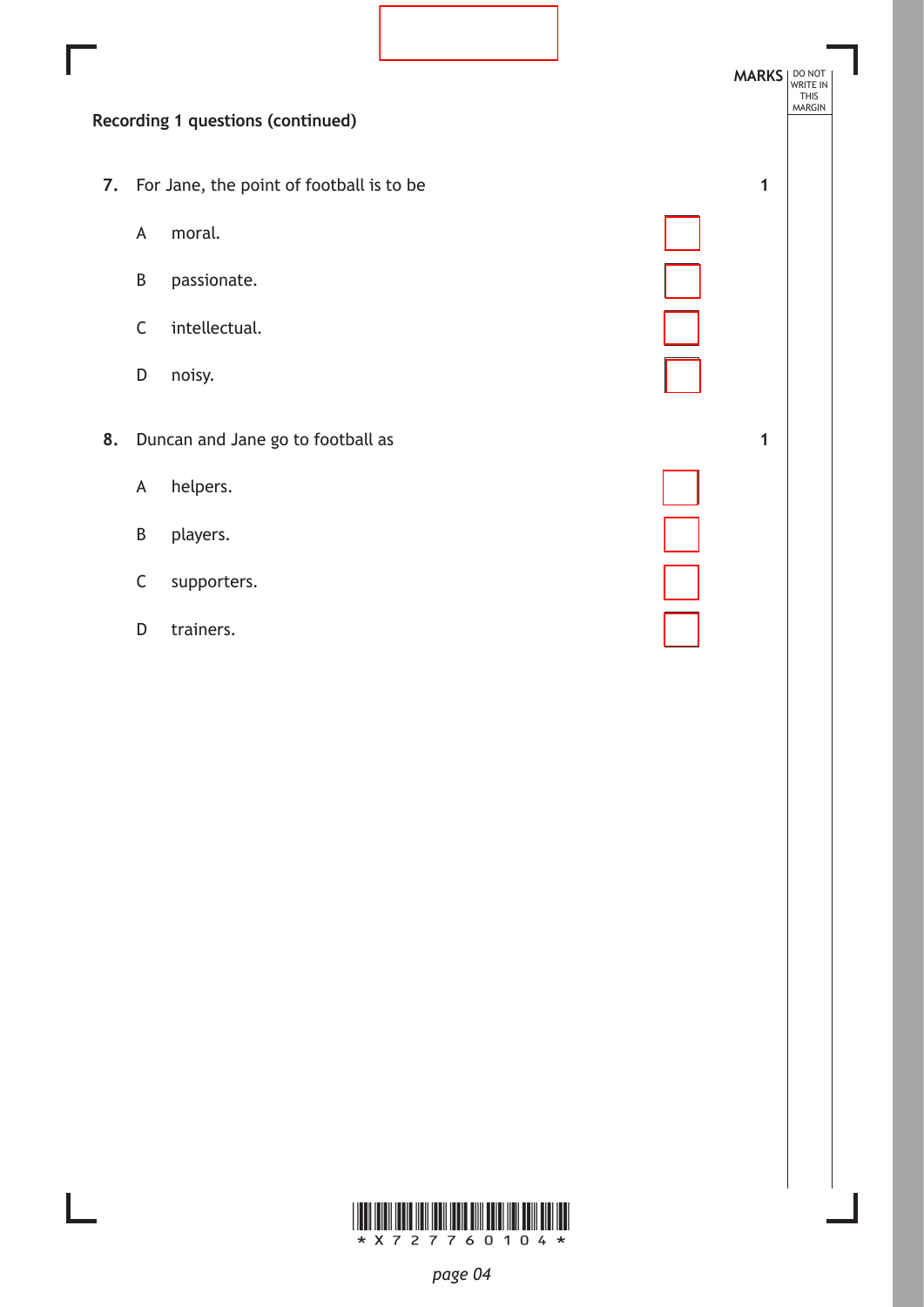|     |                                                                                                                                                                                                    |                                |                                                  | <b>MARKS</b>   DO NOT | <b>WRITE IN</b>              |
|-----|----------------------------------------------------------------------------------------------------------------------------------------------------------------------------------------------------|--------------------------------|--------------------------------------------------|-----------------------|------------------------------|
|     | <b>Recording 2</b>                                                                                                                                                                                 |                                |                                                  |                       | <b>THIS</b><br><b>MARGIN</b> |
|     | Listen to the recording and attempt the questions which follow. You will hear the<br>recording twice. You now have one minute to read the questions in Recording 2<br>before the recording begins. |                                |                                                  |                       |                              |
|     | Questions 9-13: Complete the sentences below. Use NO MORE THAN THREE<br><b>WORDS</b> for each answer.                                                                                              |                                |                                                  |                       |                              |
| 9.  | After university, the speaker was                                                                                                                                                                  |                                |                                                  |                       |                              |
|     |                                                                                                                                                                                                    | for job-seeking as a graduate. |                                                  | 1                     |                              |
|     | 10. You should see the start of your university studies as the beginning of your                                                                                                                   |                                |                                                  |                       |                              |
|     |                                                                                                                                                                                                    |                                |                                                  | 1                     |                              |
| 11. | If you start your own society,                                                                                                                                                                     |                                |                                                  |                       |                              |
|     |                                                                                                                                                                                                    |                                | or run a business it shows you can manage money. | 1                     |                              |
| 12. | It's good to know how a business runs and what the                                                                                                                                                 |                                |                                                  |                       |                              |
|     |                                                                                                                                                                                                    | might be.                      |                                                  | 1                     |                              |
| 13. | At university, talk to students from                                                                                                                                                               |                                |                                                  |                       |                              |
|     |                                                                                                                                                                                                    |                                |                                                  | 1                     |                              |
|     |                                                                                                                                                                                                    |                                |                                                  |                       |                              |
|     |                                                                                                                                                                                                    |                                | [Turn over                                       |                       |                              |
|     |                                                                                                                                                                                                    |                                |                                                  |                       |                              |
|     |                                                                                                                                                                                                    |                                |                                                  |                       |                              |
|     |                                                                                                                                                                                                    |                                |                                                  |                       |                              |
|     |                                                                                                                                                                                                    |                                |                                                  |                       |                              |
|     |                                                                                                                                                                                                    |                                |                                                  |                       |                              |
|     |                                                                                                                                                                                                    | * X 7 2 7 7 6 0 1 0 5 *        |                                                  |                       |                              |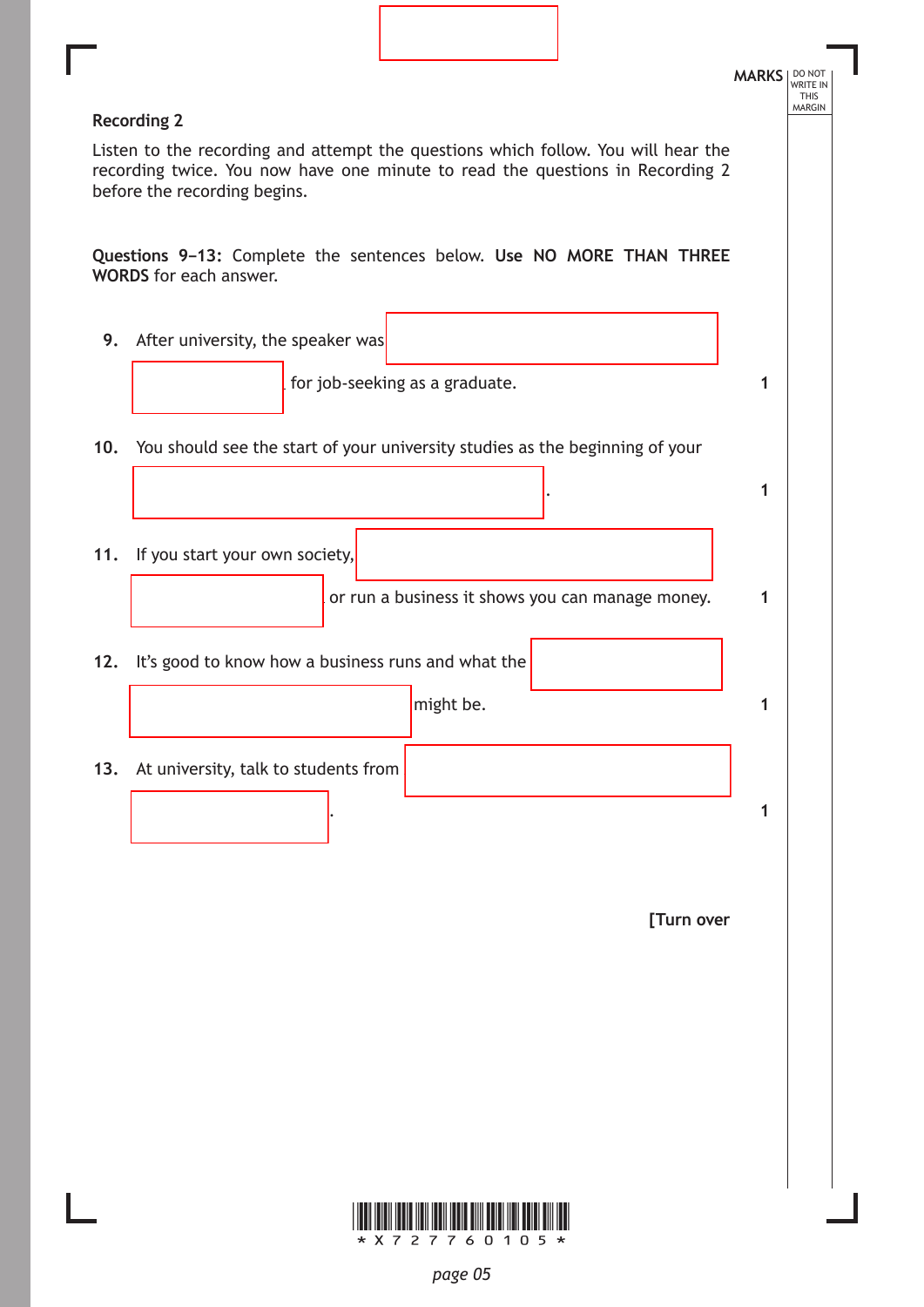|      |                |                                                                                          | <b>MARKS</b>   DO NOT                           |
|------|----------------|------------------------------------------------------------------------------------------|-------------------------------------------------|
|      |                | Recording 2 questions (continued)                                                        | <b>WRITE IN</b><br><b>THIS</b><br><b>MARGIN</b> |
| box. |                | Questions 14-18: Choose the correct answer for each question and tick $(\checkmark)$ one |                                                 |
|      |                | 14. You should make sure your presence on the Internet                                   | 1                                               |
|      | $\overline{A}$ | is minimal.                                                                              |                                                 |
|      | B              | is serious.                                                                              |                                                 |
|      | $\mathsf{C}$   | is eye-catching.                                                                         |                                                 |
|      | D              | includes Facebook.                                                                       |                                                 |
| 15.  |                | The most important experience gained from office work is                                 | 1                                               |
|      | A              | using technology.                                                                        |                                                 |
|      | B              | answering phones.                                                                        |                                                 |
|      | C              | dressing formally.                                                                       |                                                 |
|      | D              | understanding social codes.                                                              |                                                 |
| 16.  |                | One team member didn't make the tea because                                              | 1                                               |
|      | A              | he felt he was too important.                                                            |                                                 |
|      | B              | it wasn't in his job description.                                                        |                                                 |
|      | $\mathsf{C}$   | he wasn't sure how to do it.                                                             |                                                 |
|      | D              | he was a temporary worker.                                                               |                                                 |



H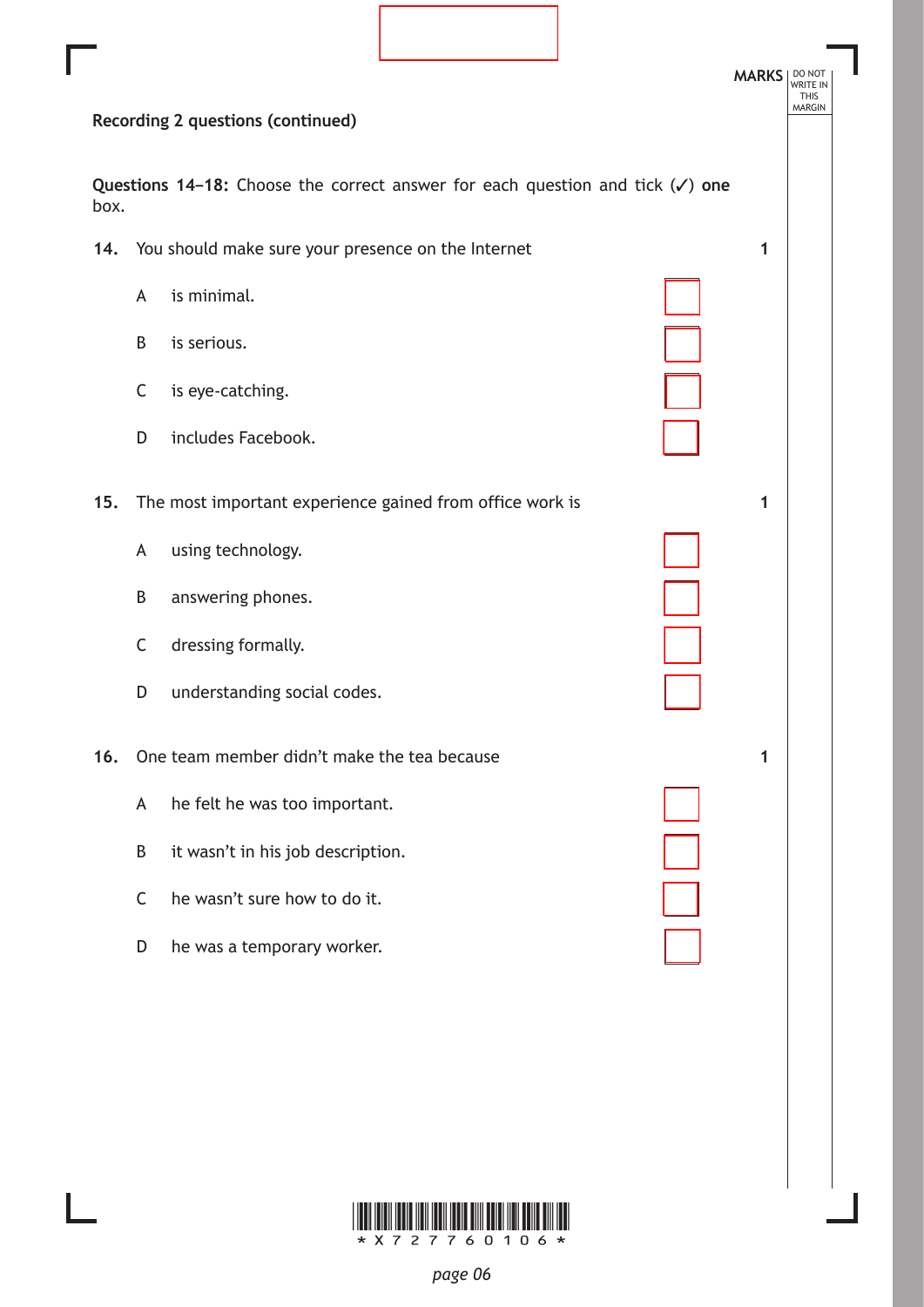|     |              |                                                                              | <b>MARKS</b><br>DO NOT<br>WRITE IN |
|-----|--------------|------------------------------------------------------------------------------|------------------------------------|
|     |              | Recording 2 questions (continued)                                            | <b>THIS</b><br><b>MARGIN</b>       |
| 17. |              | The speaker expects every worker to be able to cope with                     | 1                                  |
|     | A            | simple programming.                                                          |                                    |
|     | B            | software development.                                                        |                                    |
|     | $\mathsf{C}$ | conference calls.                                                            |                                    |
|     | D            | spreadsheets.                                                                |                                    |
| 18. |              | The speaker thinks that the important thing for students at university is to | 1                                  |
|     | A            | organise their lives with a specific job in mind.                            |                                    |
|     | B            | develop general employability skills.                                        |                                    |
|     | C            | get a variety of experience of paid work.                                    |                                    |
|     | D            | come up with new business ideas.                                             |                                    |
|     |              |                                                                              |                                    |
|     |              | [END OF QUESTION PAPER]                                                      |                                    |
|     |              |                                                                              |                                    |
|     |              |                                                                              |                                    |
|     |              |                                                                              |                                    |
|     |              |                                                                              |                                    |
|     |              |                                                                              |                                    |
|     |              |                                                                              |                                    |
|     |              |                                                                              |                                    |
|     |              |                                                                              |                                    |
|     |              | <u> III. Martin Amerikaanse konstantin (</u>                                 |                                    |
|     |              | * X 7 2 7 7 6 0<br>$\overline{7}$<br>0<br>$\star$<br>1                       |                                    |

I

I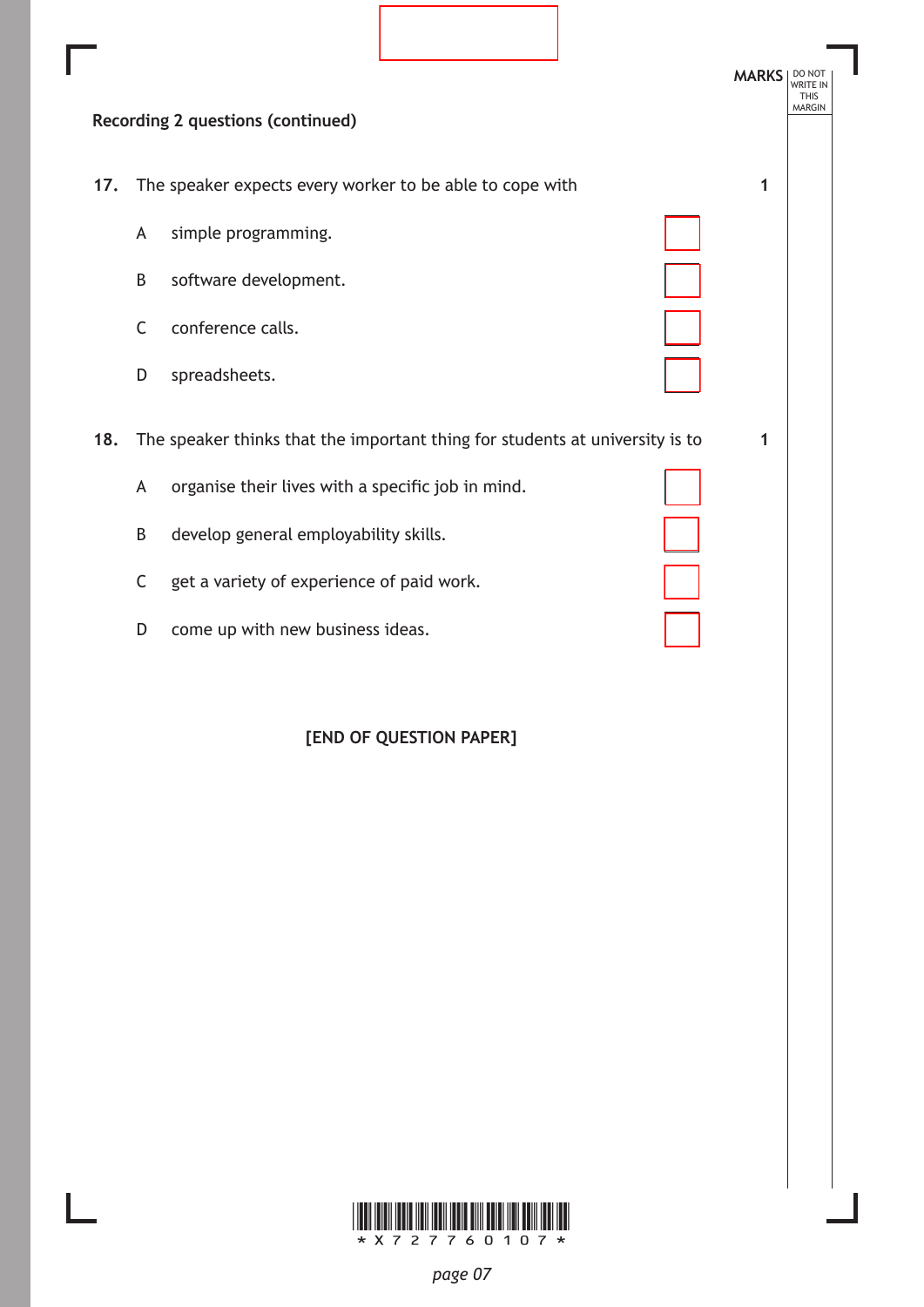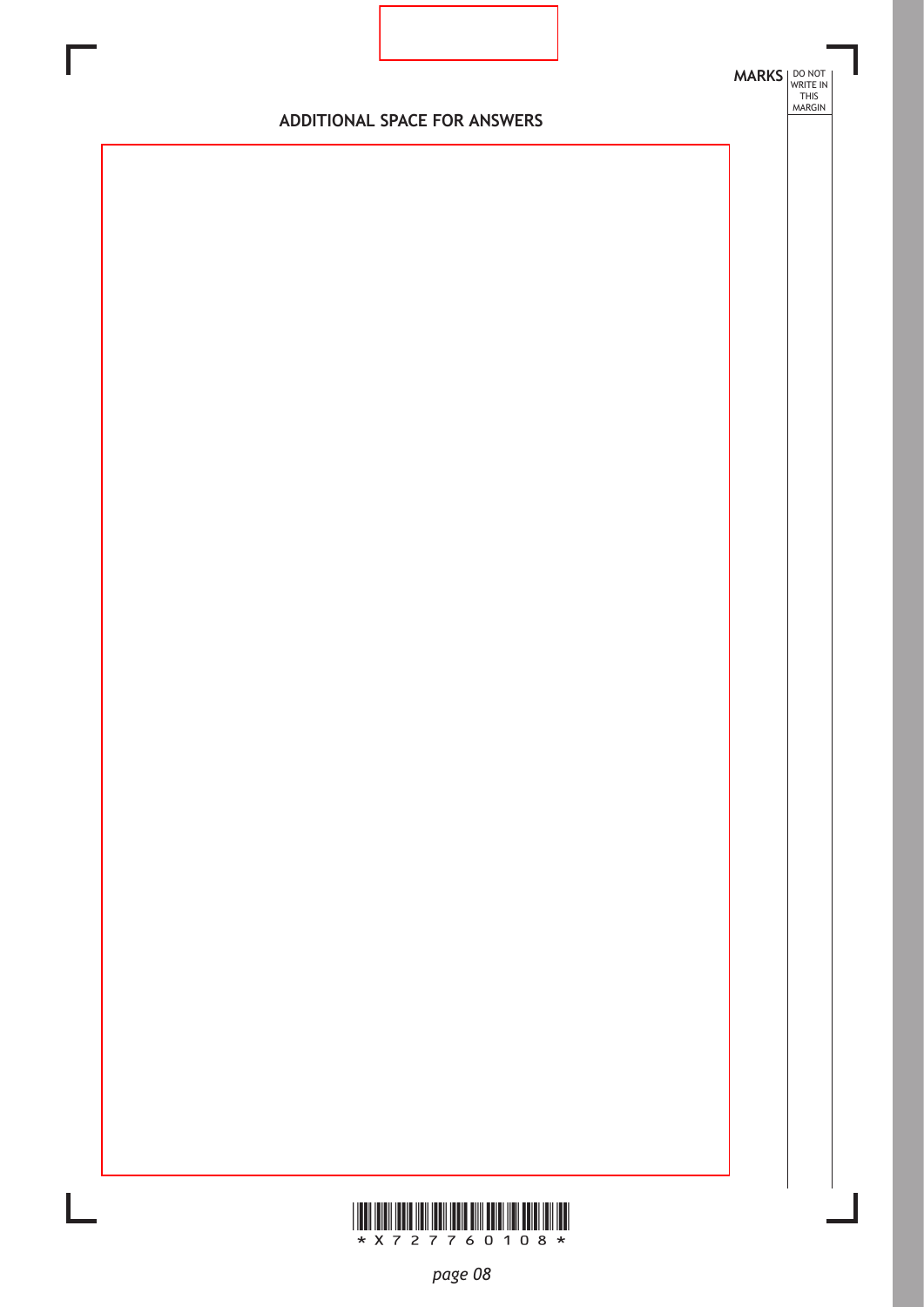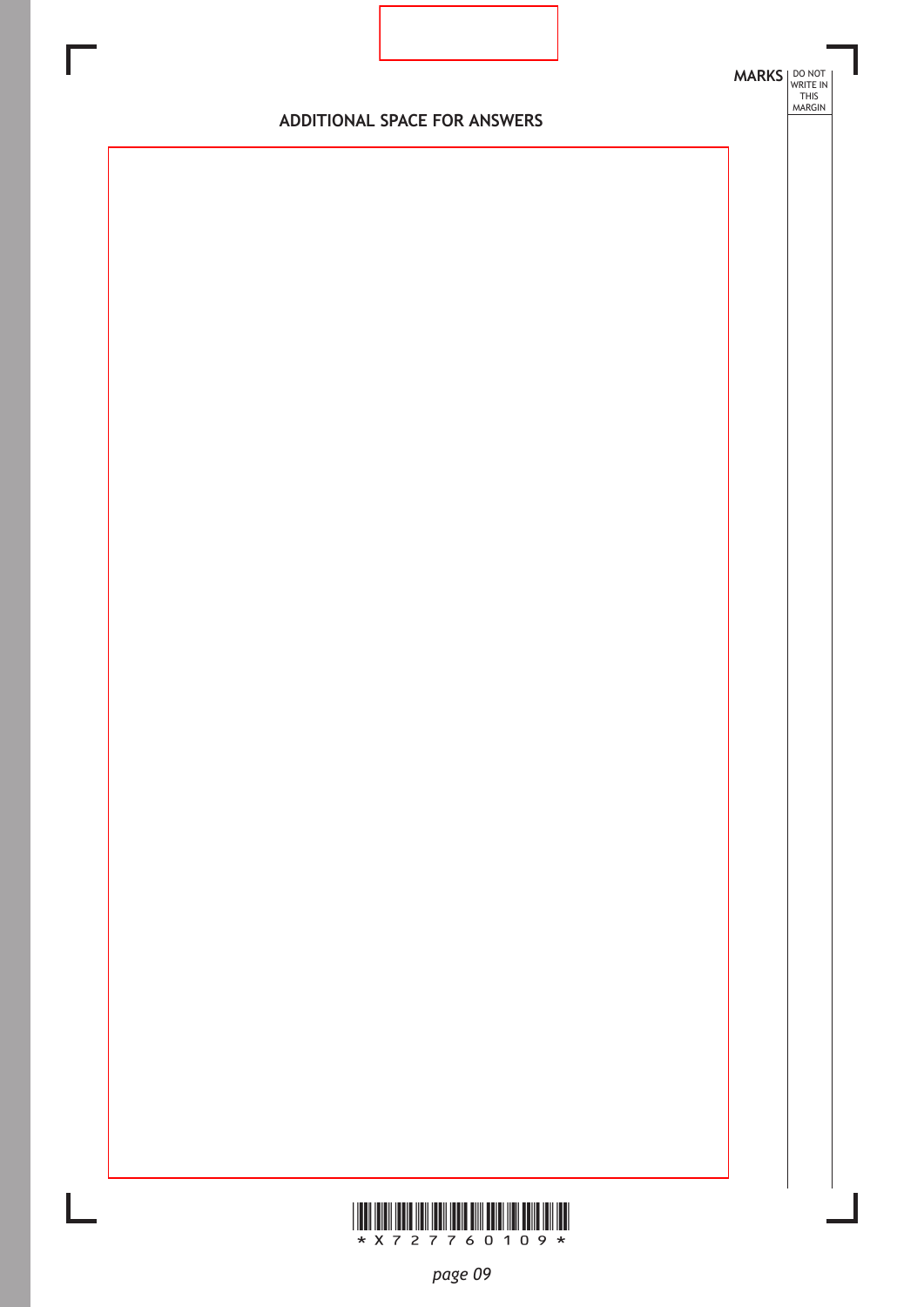**[BLANK PAGE]**

**DO NOT WRITE ON THIS PAGE**

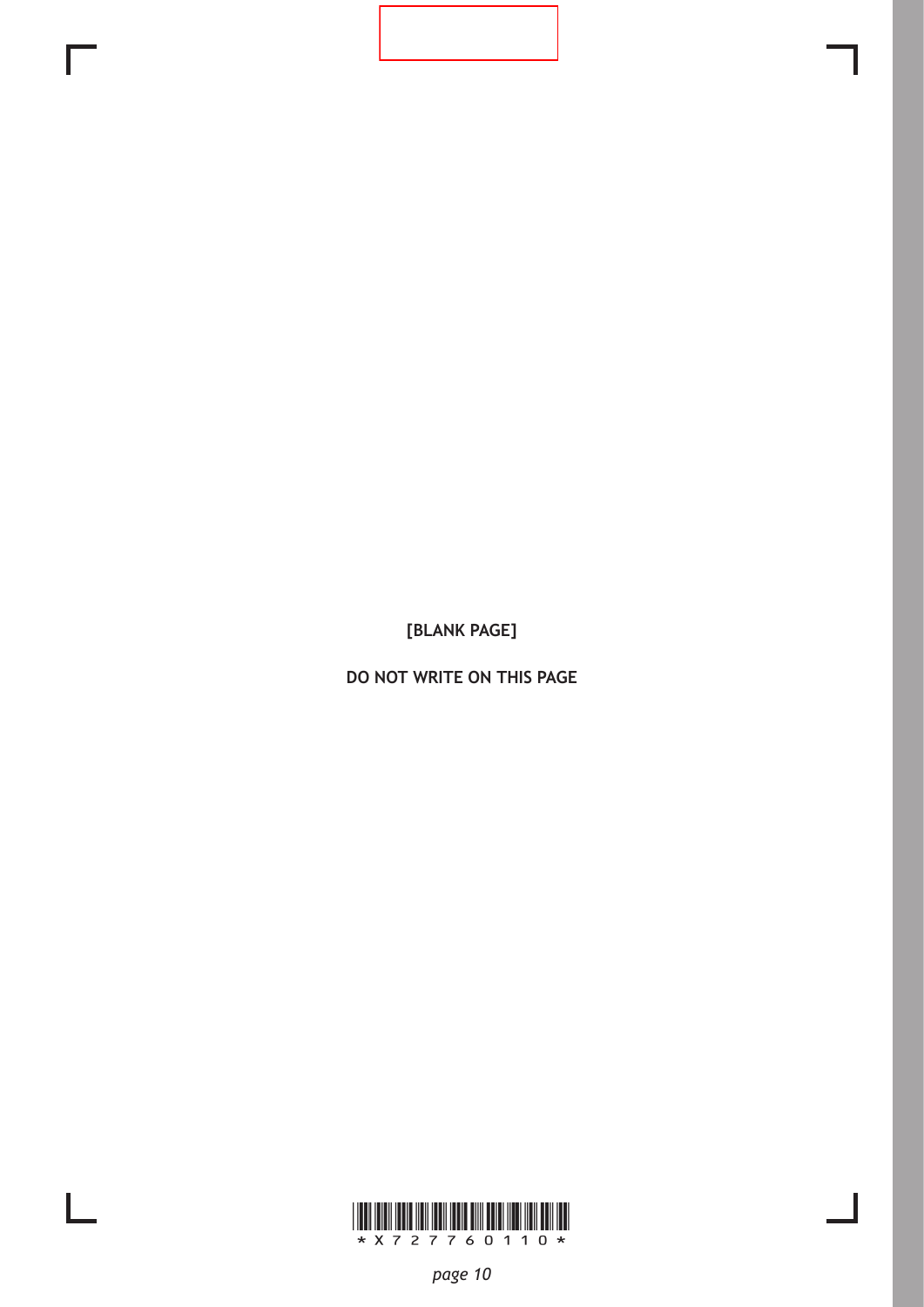**[BLANK PAGE]**

**DO NOT WRITE ON THIS PAGE**



П